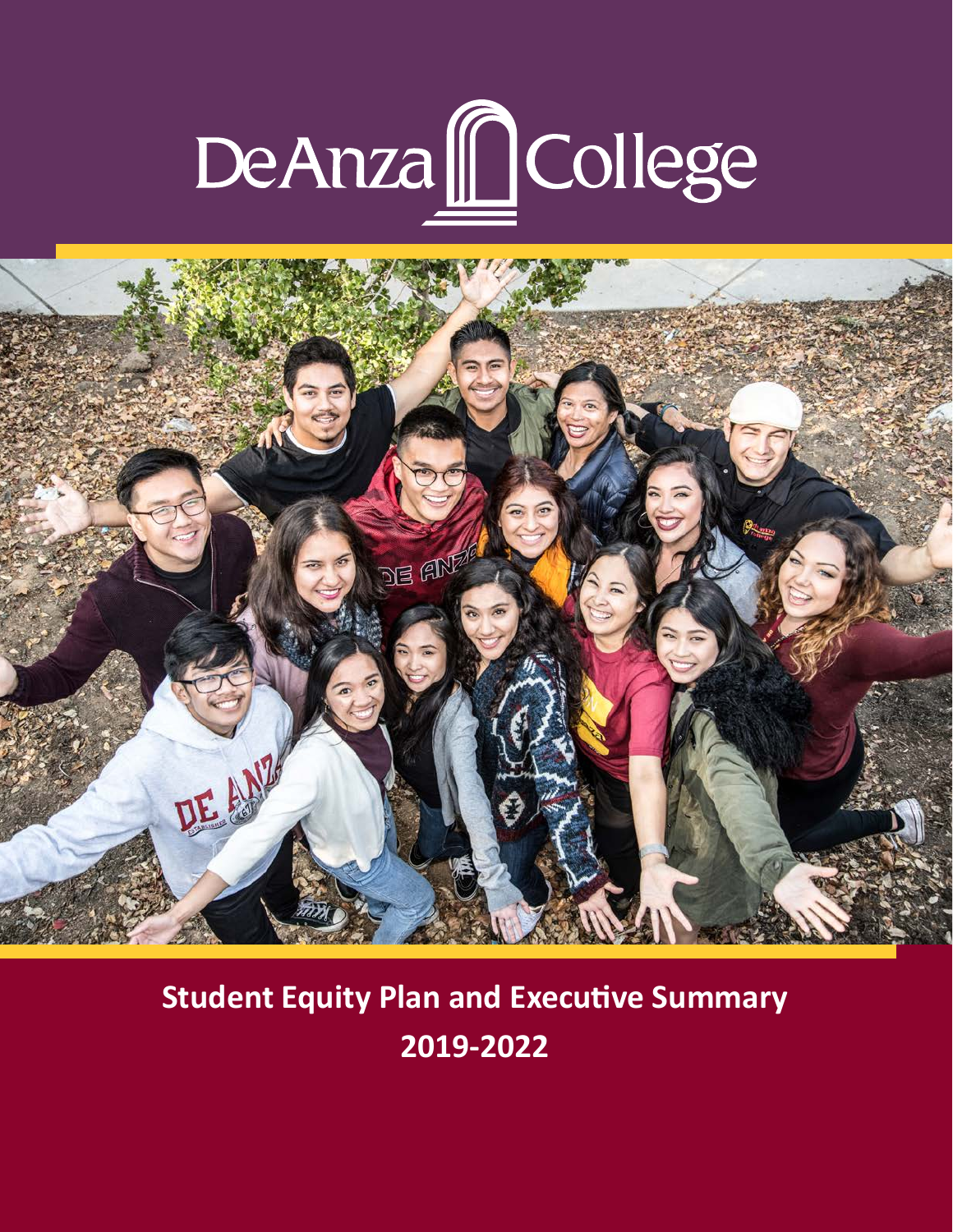## **De Anza College's Equity Framework**

For more than a decade – and through its last two Educational Master Plan documents – De Anza College has remained committed to reducing its achievement gap to a difference of no more than 5 percentage points between targeted (African American, Latinx and Filipinx) and nontargeted student groups.

This commitment is part of the college's annual program review process, which requires each program to analyze, evaluate and report on its equity gaps and its efforts to lessen those gaps. The college is also committed to embedding equity principles throughout its decision-making processes, via program review, and to making those principles an essential part of its organizational and sociocultural development, pedagogy and leadership strategies.

De Anza's 2017 Quality Focus Essay, developed as part of the re-accreditation process, reiterated a collegewide commitment, vision and plan for working toward closing the equity gap. This Student Equity Plan for 2019-2022 serves as an additional reinforcement of the work the college undertakes on a daily basis to ensure equitable access and outcomes for all student groups.

Equity has been and will remain the lifeblood of De Anza College. Equity is what drives many staff and faculty members to join the De Anza community and is one of the main reasons students travel great distances to be part of the De Anza community – the community that, together, we create.

The commitment to equity has always stemmed from De Anza's mission, which incorporates language that uniquely defines the college. The mission statement was updated in spring 2014, in the course of developing the Educational Master Plan for 2015-2020. The mission statement clearly articulates student learning goals and outcomes, the importance of civic engagement to democracy, and an emphasis on success for every student in multiple areas of intellectual, personal and social development and competence. As the mission statement says,

*De Anza College provides an academically rich, multicultural learning environment that challenges students of every background to develop their intellect, character and abilities; to realize their goals; and to be socially responsible leaders in their communities, the nation and the world. The college engages students in creative work that demonstrates the knowledge, skills and attitudes contained within the college's Institutional Core Competencies:*

- *• Communication and expression*
- *• Information literacy*
- *• Physical/mental wellness and personal responsibility*
- *• Civic capacity for global, cultural, social and environmental justice*
- *• Critical thinking*

While it is clear that the De Anza community has always embraced a commitment to student equity, that commitment was underscored and incorporated into the formal vision statement that the college developed during the 2018-19 academic year.

The vision statement emphasizes the importance of helping students develop an equity-based mindset, which they can take with them to communities they may join or create in the future. De Anza's vision is to

*Empower all students to attain their educational goals, develop an equity-based mindset and become civic leaders in their communities.*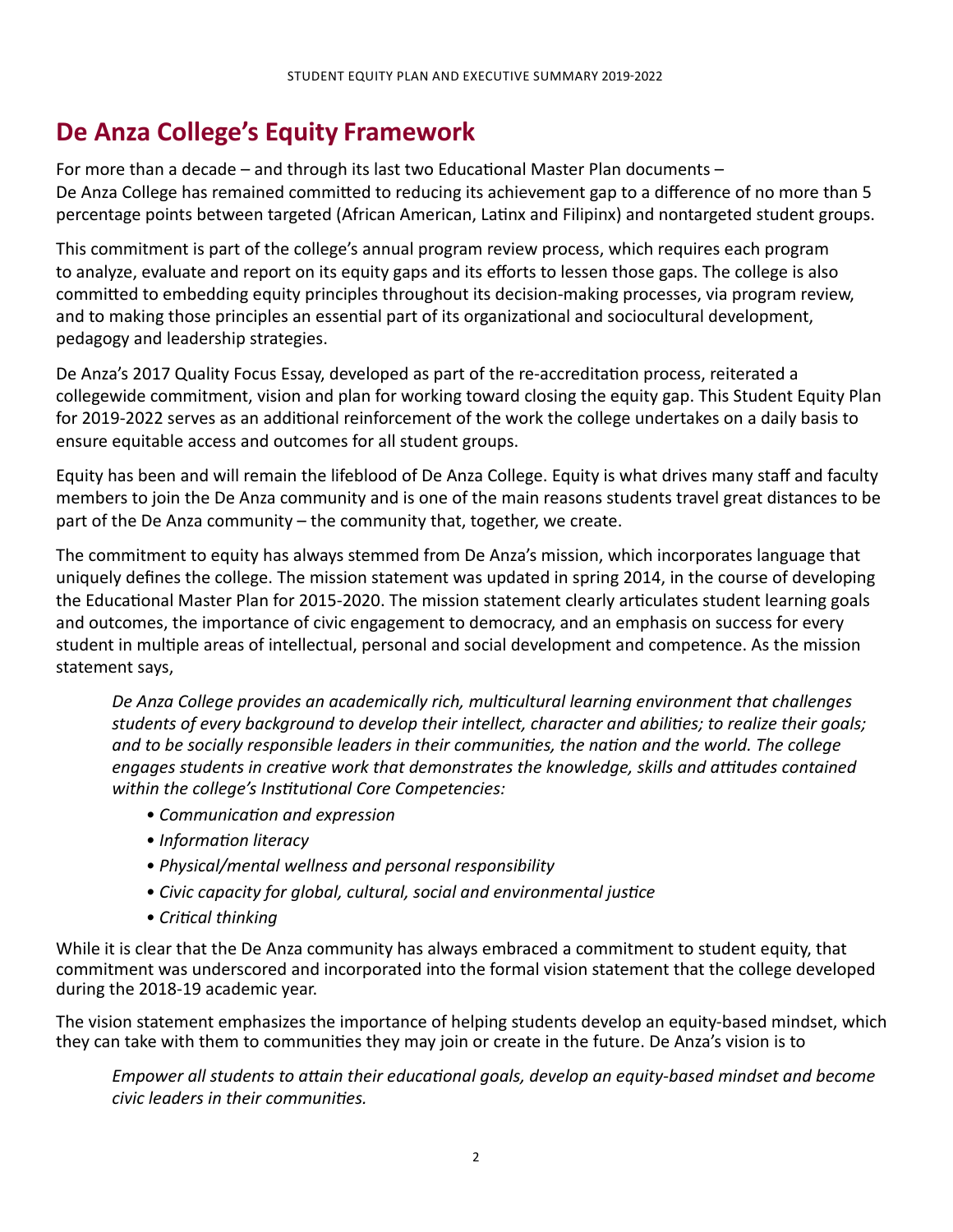In addition to embracing equity in its mission and vision statements, the college also includes equity as one of its six essential values:

## *Integrity*

*We embrace honesty, credibility, clear communication and acting on our stated values. We strive to acknowledge and address issues that may be difficult to broach. The college's ability to fulfill its mission depends on a college community in which everyone feels included, respected and safe.*

#### *Innovation*

*In all of our many roles, we will continuously and purposefully reflect in order to innovate and improve. We work to ensure our physical space is welcoming, conducive to learning and environmentally sustainable. We are committed to being innovative in our daily work, curriculum and use of technology. We work with our students to be creative, flexible, imaginative and inventive, and to prepare to contribute to a world that will demand skills and competencies not yet in view.*

## *Equity*

*We welcome students of all ages and backgrounds and connect with them, in their range of unique circumstances, to help them fulfill their dreams. We strive to design classes and services to the needs of those we serve. We value and embrace the intellectual contributions of a diverse spectrum of people and cultures. We strive for a diverse workforce that honors the contributions of all who work here.*

## *Developing the Human Capacity of All Students*

*We will provide support in six key factors of student success. Our students will be:*

- • *Directed, with a goal and the knowledge of how to achieve it.*
- • *Focused, staying on track to achieve that goal.*
- • *Nurtured, feeling that we want to, and do, help them to succeed.*
- • *Engaged, actively participating in class and extracurricular activities.*
- • *Connected, feeling that they are part of the college community.*
- • *Valued, with their skills, talents and abilities recognized, and with opportunities to contribute on campus and feel that their contributions are appreciated.*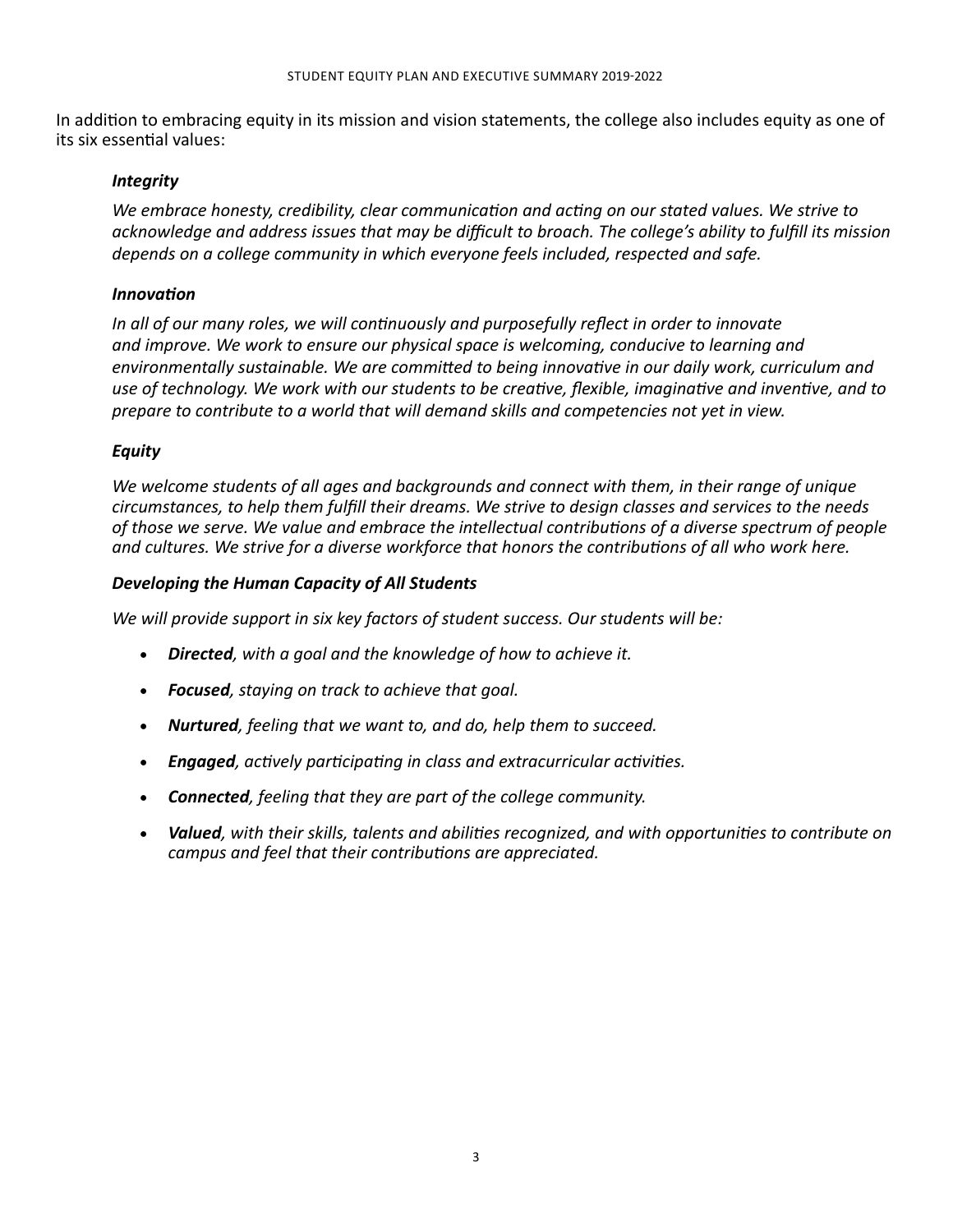## *Civic Engagement for Social Justice*

*We provide students with opportunities to enhance their potential for purposeful and productive lives. As a public institution, we contribute to the development of our local, state, national and global communities. We view our students and ourselves as agents of change, responsible for building the world in which all people are able to realize their dreams in ways that are environmentally sustainable and in alignment with the United Nations' Declaration of Human Rights.*



## **De Anza College Values**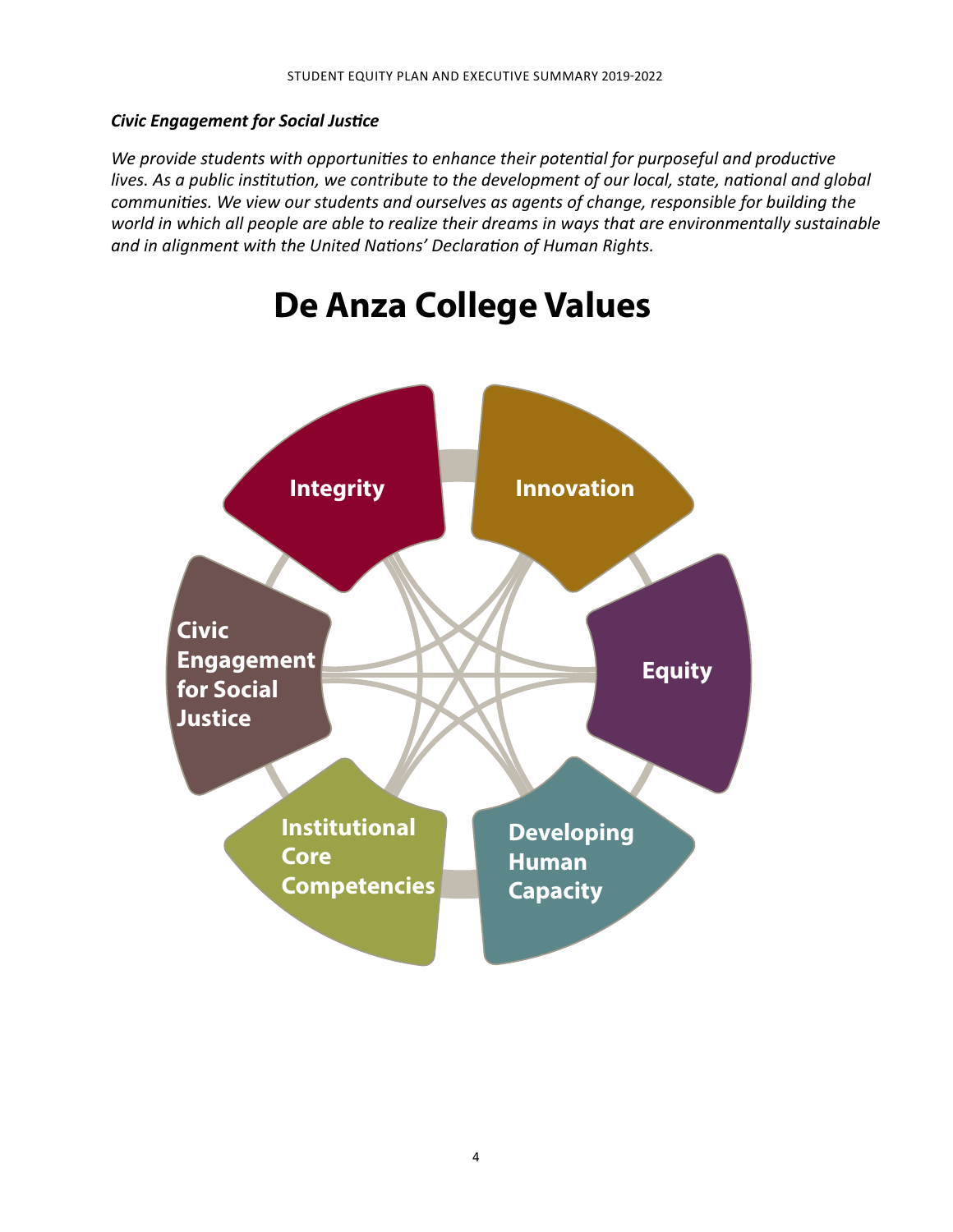## **Student Equity Plan Goals and Activities: 2019-2022**

**Methodology:** In order to calculate disproportionate impact for various student groups, this report uses the percentage point gap (PPG) method as specified by the California Community Colleges Chancellor's Office. PPG compares the outcome rate of the group to the outcome rate of the overall group to which it is being compared, with the gap being the difference between the two. The margin of error used to determine disproportionate impact was provided by the state chancellor's office and was calculated for each group based on a Z score for a 95% confidence interval. When student characteristics were further disaggregated by gender, achievement outcomes for each gender group were compared with the outcomes of the corresponding gender population. This method is intended to increase the precision of the PPG measurement and to decrease the standard error between disaggregated gender groups and the student population. De Anza used this methodology to compare within gender rather than to the whole population, making the comparison more precise.

**Access-Enrollment:** The baseline for the 2017-18 academic year, or the number of students who applied and then enrolled at De Anza, was 52% for the overall student population. The college has set a goal of 52%, based on historical trends over the past four years. Certain groups have experienced disproportionate impact, so the goals for these groups are

- • **African American, female:** increase from 43% to 50%, or an additional 114 students
- • **American Indian/Alaskan Native, female:** increase from 42% to 50%, or an additional 16 students
- • **Foster Youth, female:** increase from 45% to 50%, or an additional 22 students
- • **Veteran, female:** increase from 36% to 50%, or an additional 20 students
- • **Unknown/Not Reported, female:** increase from 44% to 50%, or an additional 21 students

**Retention:** The baseline for overall retention from fall to winter was 74% in academic year 2017-18. The college has set a goal of 75%, based on historical trends over the past four years. Certain groups have experienced disproportionate impact, so the goals for these groups are

- • **African American, female:** increase from 65% to 72%, or an additional 24 students
- • **African American, male:** increase from 65% to 75%, or an additional 33 students
- • **Foster Youth, female:** increase from 62% to 72%, or an additional 14 students
- • **Foster Youth, male:** increase from 58% to 75%, or an additional 19 students
- **Latinx, female:** increase from 69% to 72%, or an additional 86 students
- • **Latinx, male:** increase from 71% to 75%, or an additional 109 students
- • **LGBTQQI+, female:** increase from 62% to 72%, or an additional 53 students
- • **LGBTQQI+, male:** increase from 68% to 75%, or an additional 19 students
- • **Veteran, male:** increase from 66% to 75%, or an additional 29 students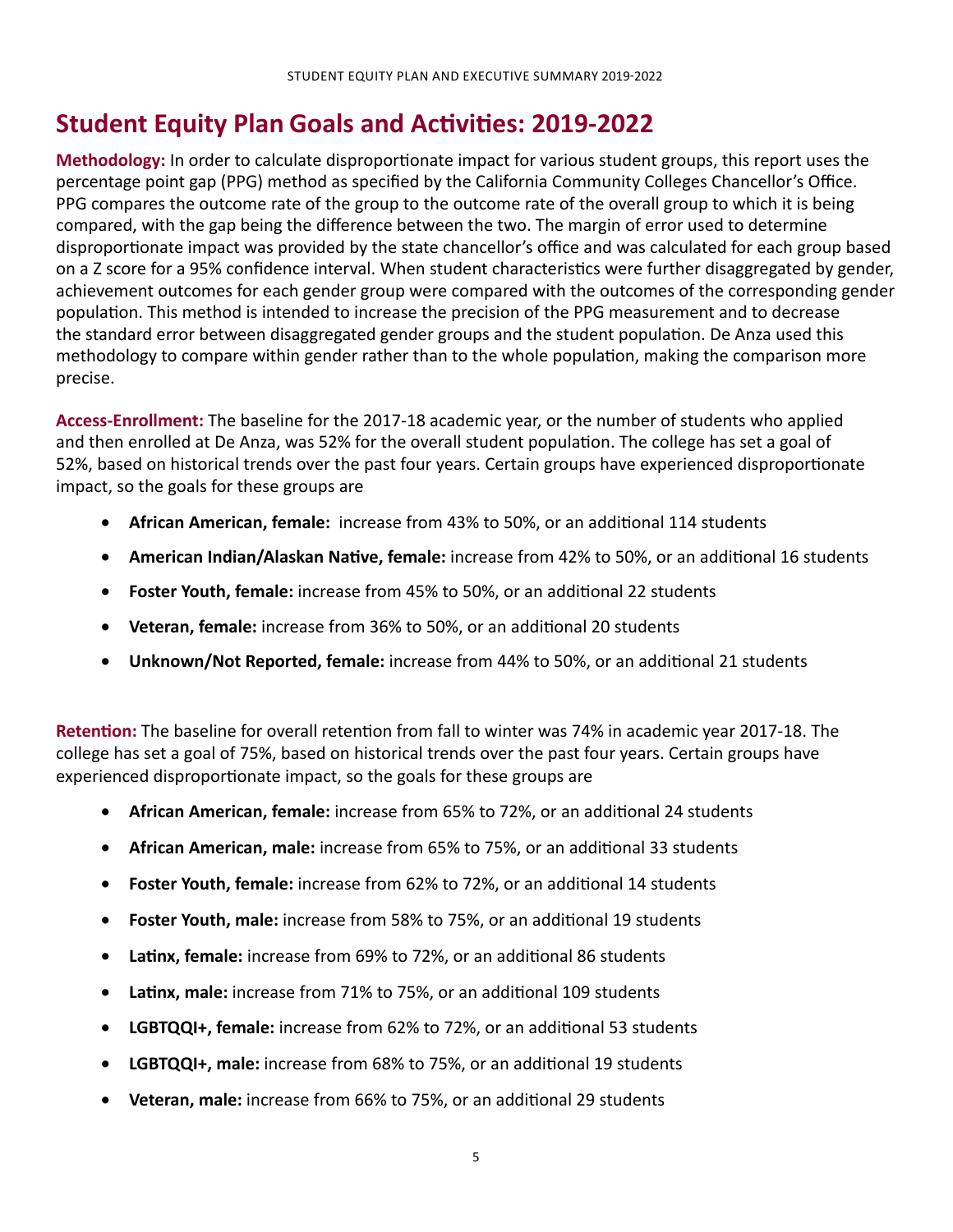**Transfer to a Four-Year University:** The college had 3,026 students transfer to a four-year university in 2017-18, and has set a goal of 3,289 based on historical trends over the past four years. Certain groups have experienced disproportionate impact, so the goals for these groups are

- • **African American, male:** increase from 7% to 9%, or an additional 11 students
- • **Disabled, male:** increase from 7% to 9%, or an additional 24 students
- • **Latinx, male:** increase from 6% to 9%, or an additional 132 students
- • **LGBTQQI+, female:** increase from 7% to 10%, or an additional 19 students
- • **LGBTQQI+, male:** increase from 7% to 9%, or an additional 12 students

**Completion of Transfer-Level English and Math**: The college currently has a 17% rate of completion in one year for both transfer-level math and transfer-level English. The goal is to reach 18% in three years. Certain groups have experienced disproportionate impact, so the goals for these groups are

- • **African American, female:** increase from 7% to 16%, or an additional five students
- • **African American, male:** increase from 10% to 17%, or an additional six students
- • **Disabled, female:** increase from 7% to 16%, or an additional four students
- • **Foster Youth, male:** increase from 3% to 17%, or an additional four students
- • **Latinx, female:** increase from 9% to 16%, or an additional 35 students
- Latinx, male: increase from 8% to 17%, or an additional 60 students
- • **LGBTQQI+, female:** increase from 7% to 16%, or an additional nine students
- • **Pacific Islander, male:** increase from 5% to 17%, or an additional two students

**Attained the Vision Goal Completion Definition (earned associate degree or credit certificate over 18 units):** The college awarded 2,698 degrees and certificates in 2017-18 and would like to increase that to 2,815 in three years. Certain groups have experienced disproportionate impact, so the goals for these groups are

- • **LGBTQQI+, female:** increase from 5% to 7%, or an additional 21 students
- • **Pacific Islander, female:** increase from 1% to 7%, or an additional four students
- • **Unknown/Unreported, male:** increase from 3% to 6%, or an additional five students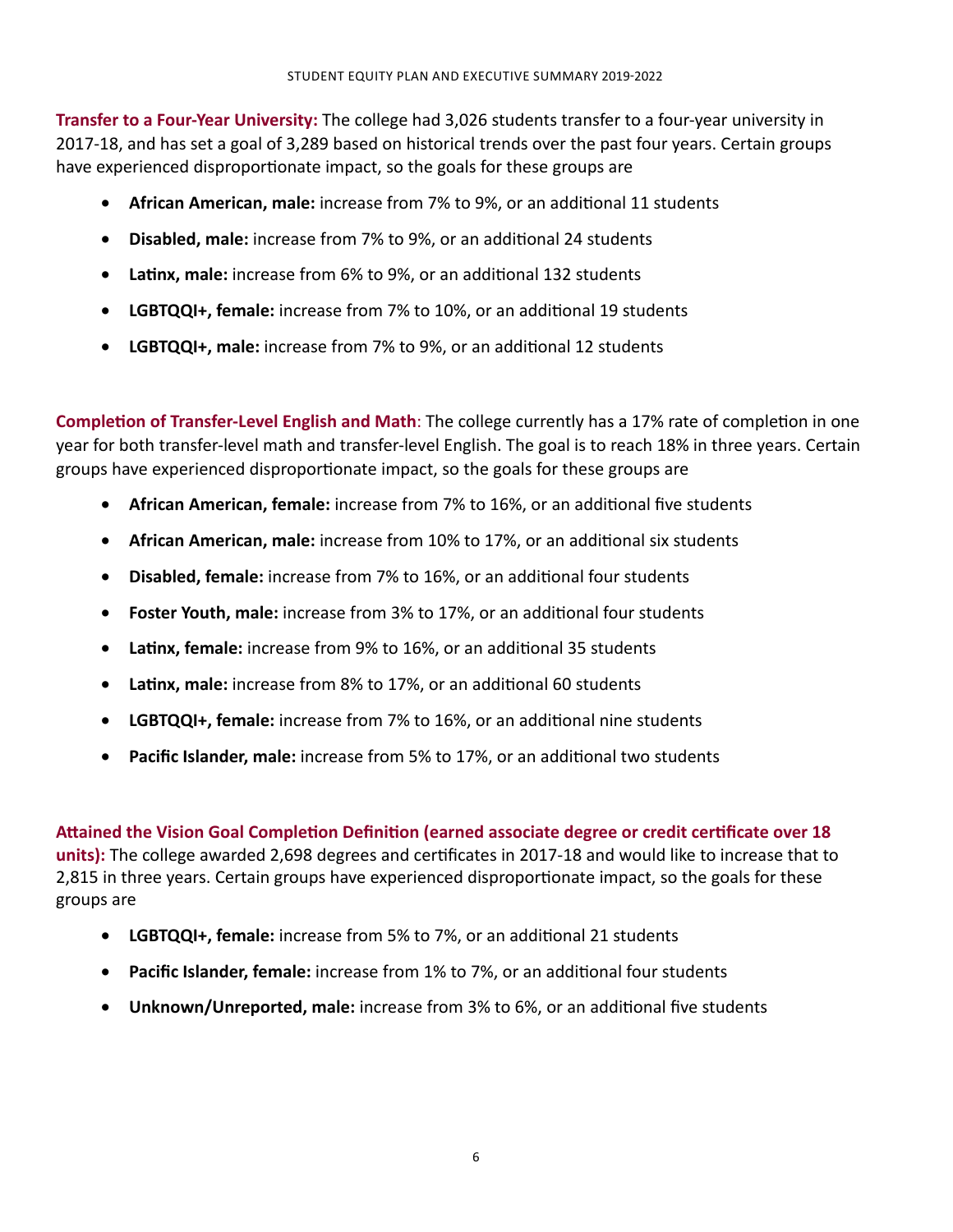## **Actions to Achieve College Goals**

**Office of Outreach and Relations with Schools:** De Anza is continuing its partnerships with local high schools, which include offering help with placement and educational planning at 42 high schools each spring for the following fall term. The Office of Outreach conducts more than 250 outreach events each year, including workshops, tabling and other presentations. The office also coordinates an annual Open House, where prospective students and their families can learn about student services, support and resources on campus – including computer labs and tutoring centers, as well as foster youth support, Disability Support Programs and Services, Extended Opportunities Programs and Services, Financial Aid and Veteran Services. The Open House is also an opportunity for students to connect with academic Learning Communities such as First Year Experience, the Honors Program, Humanities Mellon Scholars, IMPACT AAPI, LEAD (Latinx Empowerment at De Anza), LinC (Learning in Communities), Math Peformance Success, Men of Color, Puente, REACH (Reading, English, Athletics, Counseling and Humanities), Umoja and the Vasconcellos Institute for Democracy in Action. In addition to the Office of Outreach, other college programs that visit area high schools include Automotive Technology, Computer Information Systems and HEFAS (Higher Education for AB 540 Students), which supports undocumented students.

**Office of Communications:** The Office of Communications has undertaken numerous initiatives to support the recruitment, enrollment, retention and success of students, particularly those from historically underrepresented groups. These include

- Collaborating with the Office of Outreach in events such as the New Student and Families Open House, and in developing postcards, flyers, recruitment and informational emails, and event programs for conferences with underrepresented high school students
- • Facilitating recruitment by contacting those who have applied to the college but not registered for classes
- Recruiting diverse student models and selecting photographs and videos to represent all student communities, with particular attention to historically underrepresented students
- Developing online and printed publications designed to appeal to a range of students, particularly those from underrepresented backgrounds
- Creating radio, television, streaming video, online, transit and transit shelter advertising campaigns to reach prospective students, particularly those from underserved communities
- Developing creative social media posts, through both organic reach and targeted advertising, to share information with current and prospective students
- Redesigning the college website into an award-winning site that features easy-to-navigate guidance on enrollment steps and provides streamlined access to information about academic programs, majors, the De Anza College Promise, financial aid, placement and other services
- Developing a series of website resources on "Our Counselors," marked with a signature logo, to provide information on counseling resources collegewide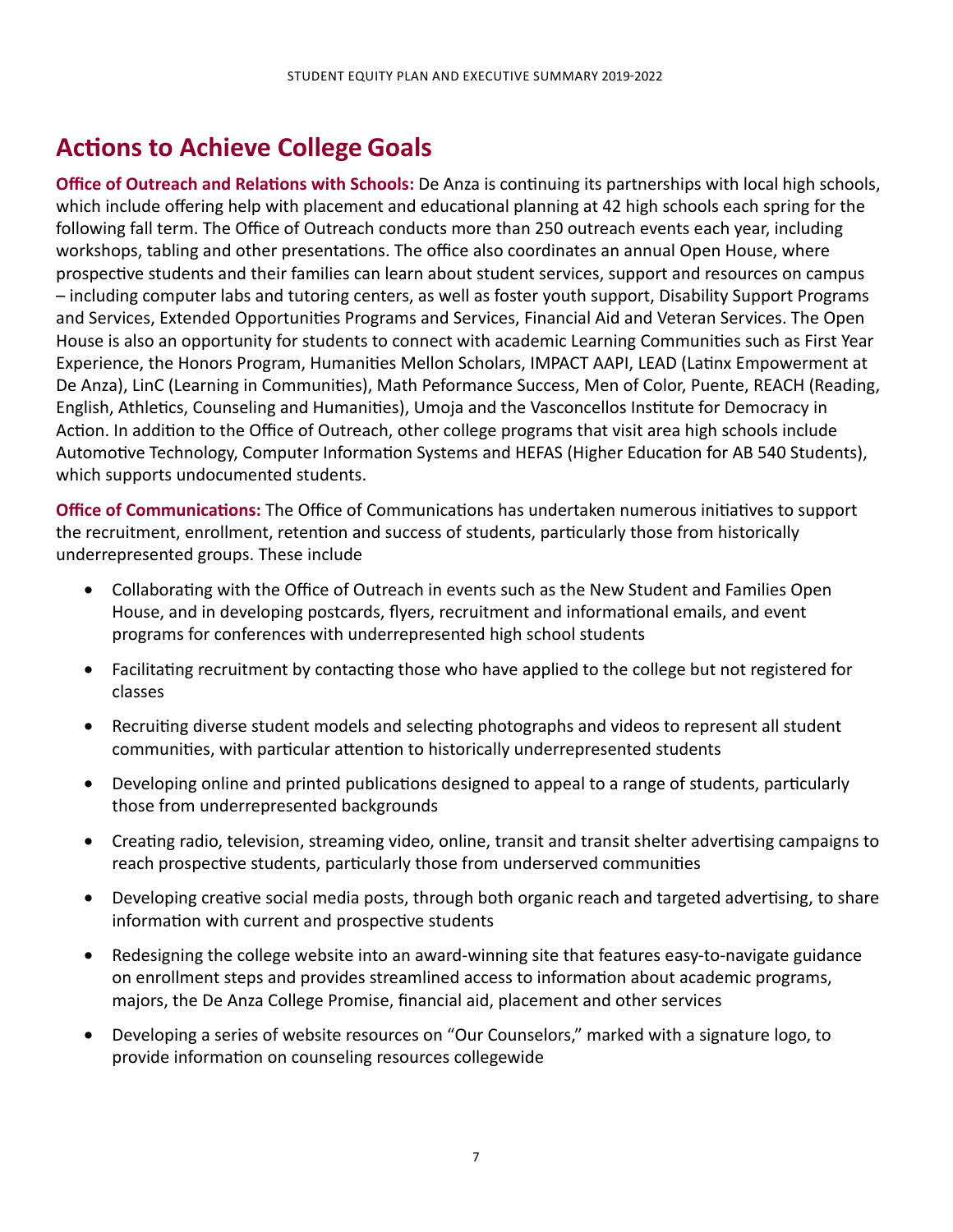- Extensively promoting college Learning Communities
- Producing a recruitment video to portray the "Whole College Experience" available to students at De Anza, used in outreach events at local high schools and available on the website and YouTube channel
- Creating an award-winning video tour of the campus and linked "Campus Spotlight" segments in which diverse students describe campus landmarks, also used in outreach events and available online
- Working to develop a series of explanatory videos on enrollment steps, financial aid, placement processes and other important procedures, designed to appeal to prospective and current students steeped in video culture and for whom videos can prove more engaging than text alone
- Working with the Assessment Center to develop new webpages and online tools to help students understand options for taking transfer-level English and Math classes and for receiving support with those classes
- Promoting retention by emailing and texting current students each quarter about upcoming enrollment dates

**Counseling and Advising Center, Transfer Center:** These offices assist new and continuing students with planning and achieving career and educational goals. In addition to individual meetings, counselors teach courses designed to support student retention and success, including Introduction to College, Career Life Planning courses for undecided students and Human Development courses for life skills. The Counseling and Advising Center also offers student success workshops for students who are struggling academically or on academic probation. The center is implementing the Starfish Early Alert system, which lets instructors raise an alert when students are struggling academically, so instructors and counselors can intervene early to provide those students with coordinated support and referrals to other campus programs. The Transfer Center helps students explore options and make plans for a smooth transition to four-year universities. Transfer Center counselors and an academic adviser provide information about transfer requirements and articulation agreements, through individual meetings, workshops and information sessions. The Transfer Center also coordinates an annual Transfer Day and numerous opportunities for students to meet iwith visiting representatives from California State University and University of California campuses and private and out-of-state universities.

**First-Year Support Cohort Program:** The Office of Outreach works with new first-year students who are not participating in another Learning Community or special program. Every new student is contacted by email and phone during their first quarter on campus. Counselors email each student to introduce themselves, offer support and resources, and encourage them to make an appointment to discuss their educational plan or other needs. Counselors assist each student with creating an educational plan, based on the student's major and educational goals. A student ambassador supports the counselors with follow-up contacts to engage the students with the Outreach office and its services. The counselors work with the students throughout their first year, offering continued support. These efforts are designed to increase student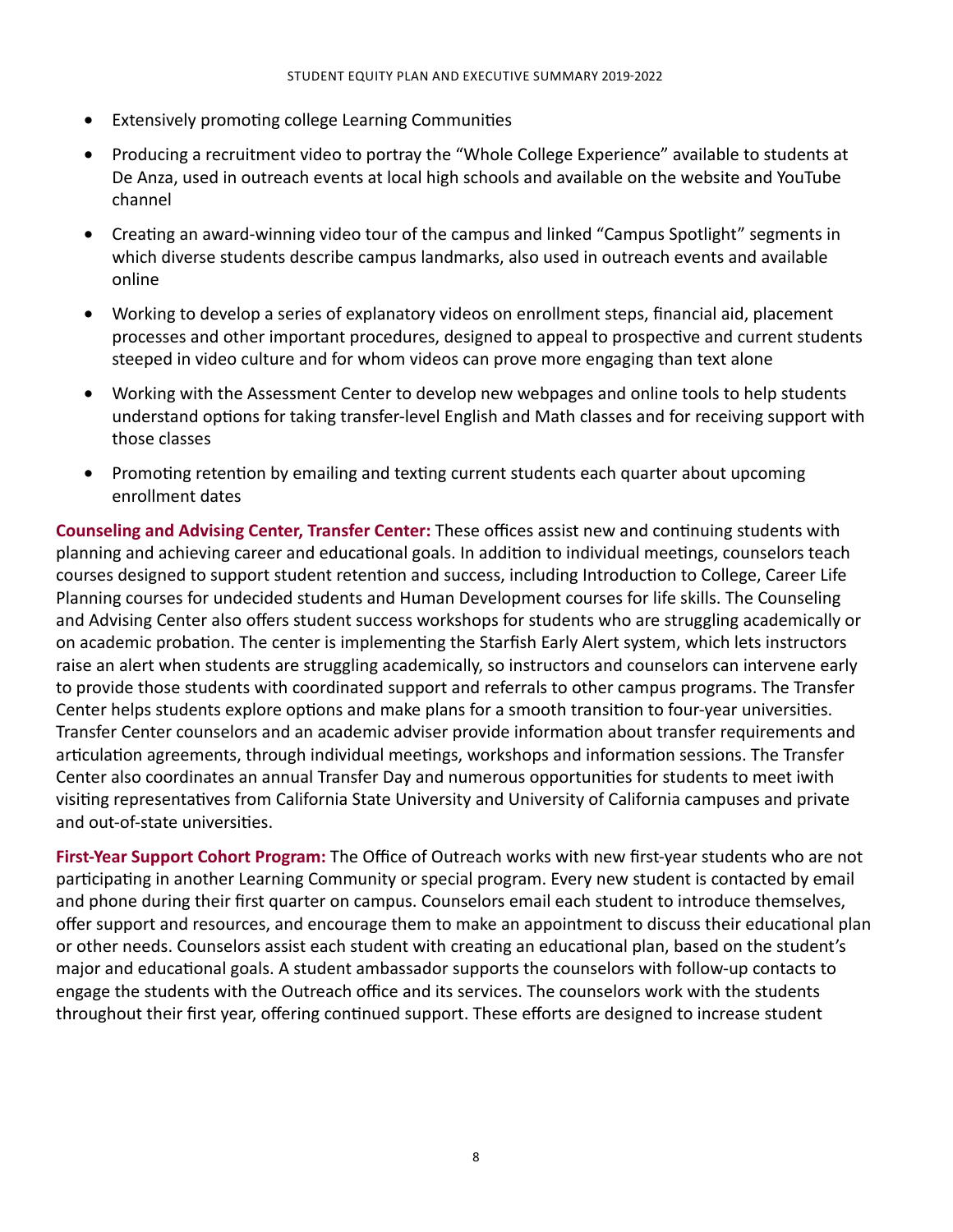retention and success, by giving new students a stronger connection with the campus and college resources.

**Food Pantry and Community Services:** The Office of Outreach operates a food pantry that is open for needy students on a daily basis, along with several satellite pantries around campus to be more accessible to students. The office also assists students with registering for Cal-Fresh food support, and distributes food vouchers that students can use to purchase a sandwich or salad from Dining Services in the Campus Center. A mobile food pantry visits campus twice a month and provides fresh produce, meat, dairy products, dry goods and canned items. A mobile farmers' market, which visits campus weekly, accepts CalFresh, WIC, SSDI and Medi-Cal assistance. In addition to food support, De Anza offers students a SmartPass that allows them to ride public transit free after paying a nominal fee each quarter. The college continues to explore opportunities to assist students with food, housing and transportation insecurity issues.

**Foster Youth Services:** The Guardian Scholars Program at De Anza assists current or former foster youth with full financial aid packages, gas cards, meal vouchers and textbook vouchers, as well as academic advising, counseling, employment services and tutoring, and assistance with child care and transportation.

**Guided Pathways:** The Guided Pathways effort at De Anza, led by the Academic Senate, includes alignment and integration of college initiatives and programs – in both Student Services and Instruction – with the college's goals under the statewide Vision for Success program. A Guided Pathways faculty coordinator will work with administrators and staff coordinators to align goals and facilitate cross-functional work teams with faculty, student, staff and administrative participants. Each work team will focus on achieving specific components of the Vision for Success and Guided Pathways goals. The coordinators will facilitate the teams' efforts and regularly update the college's Institutional Metrics, Vision for Success and Guided Pathways workplan goals as progress is made.

**Learning Communities:** De Anza has supported and expanded its Learning Communities for disproportionately impacted student populations. These include First Year Experience, the Honors Program, Humanities Mellon Scholars, IMPACT AAPI, LEAD (Latinx Empowerment at De Anza), LinC (Learning in Communities), Math Performance Success, Men of Color Community, Puente, REACH (Reading, English, Academic Support, Counseling and Humanities), Umoja and the Vasconcellos Institute for Democracy in Action.

**LGBTQQI+ Resources:** The college operates a resource room and safe space for LGBTQQI+ students within the Office of Equity, Social Justice and Multicultural Education. The Jean Miller Resource Room has a designated part-time faculty-coordinator and student interns who can provide support to LGBTQQI+ students. The resource center also collaborates with other student services to help LGBTQQI+ students feel supported, and provides "safe space" training to faculty, staff and student employees and interns. The center coordinates the annual "Queer and Now" conference and Lavender Graduation for LGBTQQI+ students and their supporters.

**Open Education Resources (OER):** The campus OER coordinator has worked with faculty members to identify and adopt free or low-cost textbooks and other course materials for their classes. The Affordable Texts and Materials initiative, in partnership with the Bookstore and Library, encourages instructors to designate classes that use these materials, so students can easily find those courses in the class schedule. This initiative has saved De Anza students an estimated \$2.9 million dollars to date. The OER coordinator and OER team, with support from the college administration, will continue to promote the adoption of these free or lowcost materials through workshops, training and consultation with the faculty. The initiative will also leverage state and regional resources to increase the number of courses using these materials.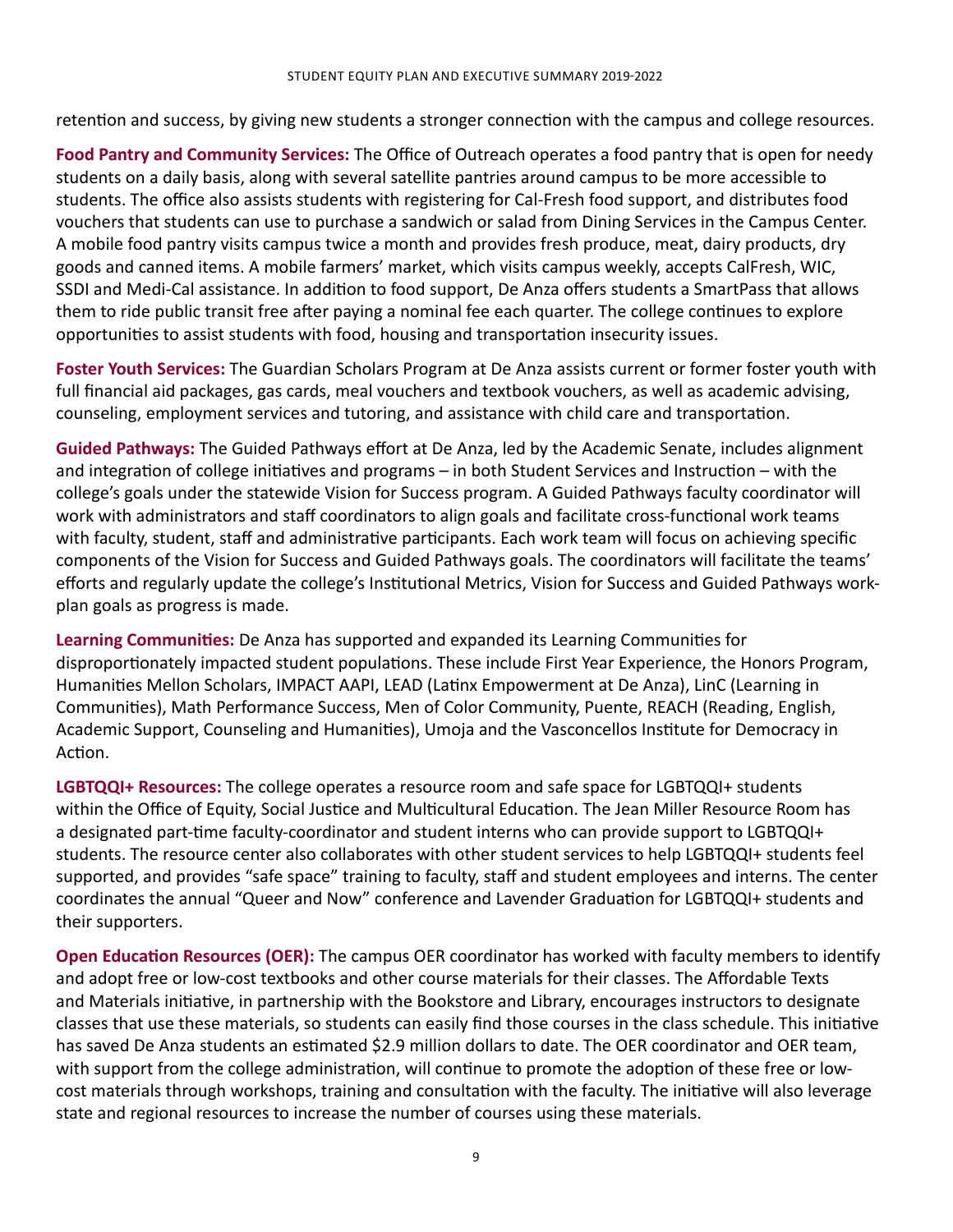**Placement and Curricular Pathways:** De Anza has revised its assessment and placement processes to comply with AB 705. Students are placed directly into transfer-level English or math courses, with varying levels of support as needed, based on their high school transcripts or guided self-placement. (Students learning English as a second language are directed to ESL courses.) Students receive a personalized email and a placement soon after they are admitted to the college. In the first year these changes were implemented, analysis showed that disproportionate impact was eliminated in regard to Latinx students' enrollment in transfer-level courses. The college will continue to monitor success and throughput rates, making changes as necessary, and will continue to provide support to help students successfully complete their transfer-level courses. These new policies have the potential to improve completion rates and reduce disproportionate impacts for additional targeted populations.

**Student Success Center:** The Student Success Center (SSC) provides a variety of academic support services to students through five specialized centers

- Academic Skills Center
- • General Subjects Tutoring Center
- • Listening and Speaking Center
- Math, Science and Technology Resource Center
- • Writing and Reading Center

These centers cover a range of disciplines to support students at all levels, while providing additional support for students in targeted groups. Services include individual, group, drop-in and online tutoring, in addition to workshops focusing on specific academic subjects, college and life skills, grammar, reading and writing. These workshops are designed to help students become better learners, gain confidence and acquire skills they can use to achieve academic success. The SSC also works with other programs and cohorts – such as Athletics, De Anza College Promise and Summer Bridge – that serve large numbers of students from groups that experience disproportionate impact. The SSC created an annual All Peer Equity Training program for its student employees, which has grown and is now provided for all student employees in the Equity and Engagement Division, including the Office of Equity, First Year Experience, HEFAS (Higher Education for AB 540 Students), IMPACT AAPI, Learning in Communities, Puente, Umoja and the Vasconcellos Institute for Democracy in Action; as well as student employees in other programs – such as Math Performance Success, Men of Color Community and the Office of Outreach – that serve students from groups experiencing disproportionate impact.

**Veteran Services:** The Veteran Services office provides academic counseling and educational planning support, along with book vouchers, career services, mentoring and personal counseling. The office also conducts resource fairs and workshops for student veterans, while providing a space for them to build a sense of community. The center is staffed by Veteran Services counselors and a veterans' resource specialist.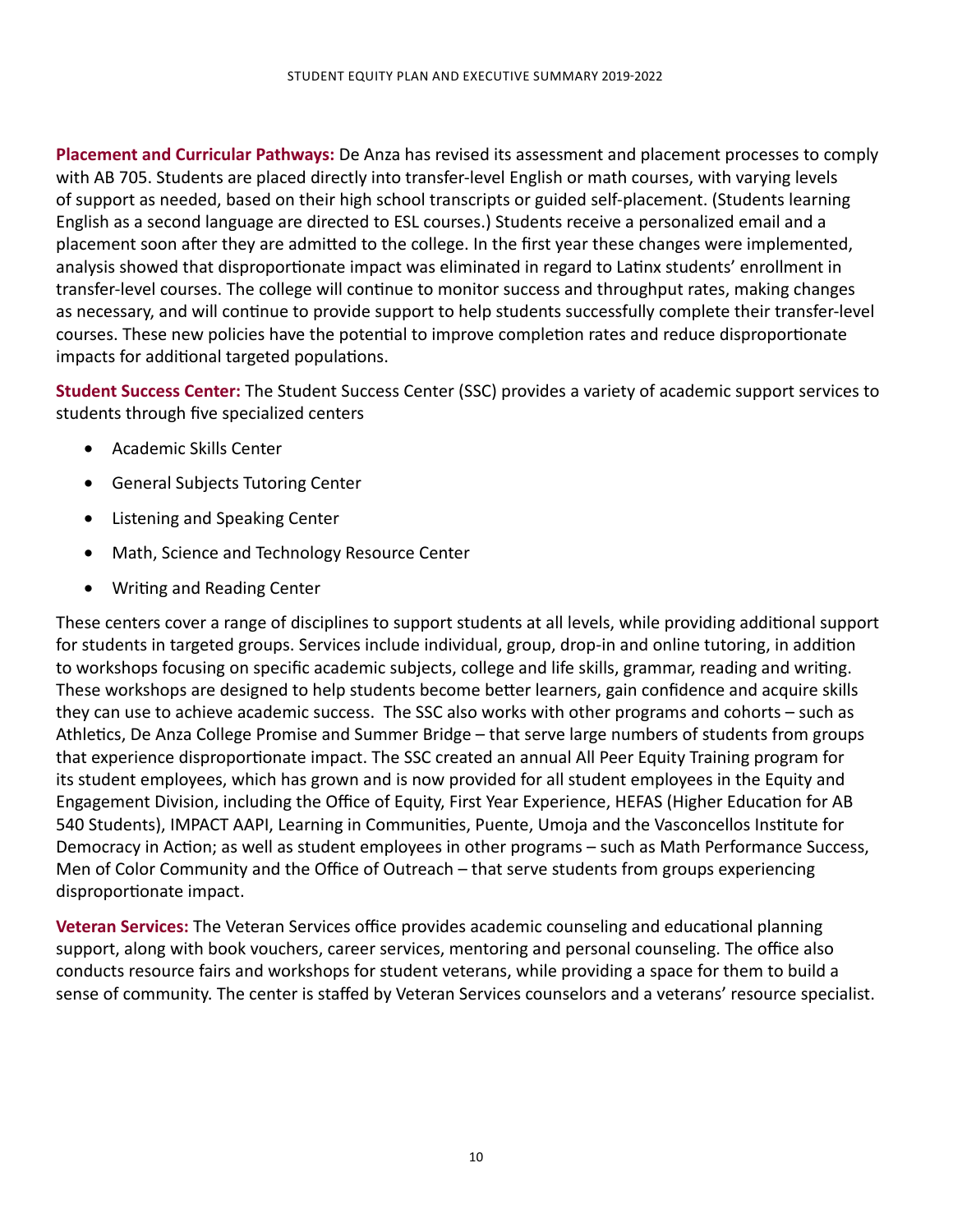## **Activities to Support Each Goal – Overall Population and Disproportionately Impacted Groups**

| <b>Metric</b>                                                                                                                                                                                                                                                                                                                                                                                                                                                                                                       | <b>Baseline Data (2017-18)</b>                                                                                                                             | <b>Goals</b>                                                                                                                                                                             |  |  |  |  |  |  |  |
|---------------------------------------------------------------------------------------------------------------------------------------------------------------------------------------------------------------------------------------------------------------------------------------------------------------------------------------------------------------------------------------------------------------------------------------------------------------------------------------------------------------------|------------------------------------------------------------------------------------------------------------------------------------------------------------|------------------------------------------------------------------------------------------------------------------------------------------------------------------------------------------|--|--|--|--|--|--|--|
| <b>Access: Successful Enrollment -</b><br><b>Overall Population</b>                                                                                                                                                                                                                                                                                                                                                                                                                                                 | 52%                                                                                                                                                        | 52%                                                                                                                                                                                      |  |  |  |  |  |  |  |
| <b>Access: Successful Enrollment -</b><br><b>Disproportionately Impacted Groups</b>                                                                                                                                                                                                                                                                                                                                                                                                                                 | African American, Female: 43%<br>American Indian, Female, 42%<br>Foster Youth, Female: 45%<br>Veteran, Female: 36%<br>Unknown/Not Reported, Female:<br>44% | African American, Female: 50% or<br>$+114$<br>American Indian, Female: 50% or +16<br>Foster Youth, Female: 50% or +22<br>Veteran, Female: 50% or +20<br>Unknown/Not Reported: 50% or +21 |  |  |  |  |  |  |  |
|                                                                                                                                                                                                                                                                                                                                                                                                                                                                                                                     | <b>Activities to Achieve College Goals</b>                                                                                                                 |                                                                                                                                                                                          |  |  |  |  |  |  |  |
| De Anza maintains strong collaboration with high schools and school districts in Santa Clara County and the<br>surrounding region, through delivery of services on-site in 42 area high schools, an annual High School Partners<br>Conference in the fall and four High School Student Conferences in the winter and spring. High school outreach<br>includes placement and educational planning for prospective students, who are also informed about Learning<br>Communities and support services at the college. |                                                                                                                                                            |                                                                                                                                                                                          |  |  |  |  |  |  |  |
| The Office of Communications collaborates with the Office of Outreach and Relations with Schools on events such as<br>the annual New Student and Families Open House, and in developing postcards, flyers, recruitment and informational<br>emails, and event programs for conferences with underrepresented high school students.                                                                                                                                                                                  |                                                                                                                                                            |                                                                                                                                                                                          |  |  |  |  |  |  |  |
| The application period for spring, summer and fall opens on Feb. 1 of the previous academic year, ensuring that<br>students can begin their matriculation steps early and be prepared to start their educational careers at De Anza.                                                                                                                                                                                                                                                                                |                                                                                                                                                            |                                                                                                                                                                                          |  |  |  |  |  |  |  |
| An online orientation program was developed and launched in fall 2015 to support online students, provide options<br>for all students to meet priority enrollment requirements, and support their academic success. Online orientation is<br>available in Canvas through single sign-on system.                                                                                                                                                                                                                     |                                                                                                                                                            |                                                                                                                                                                                          |  |  |  |  |  |  |  |
| The college no longer requires placement tests for placement into transfer-level math and English. Students<br>automatically receive a course placement after they apply to the college, if their U.S. high school transcript<br>information is available.                                                                                                                                                                                                                                                          |                                                                                                                                                            |                                                                                                                                                                                          |  |  |  |  |  |  |  |
| The Assessment website was revised and enhanced to provide students with relevant information about the new<br>placement process.                                                                                                                                                                                                                                                                                                                                                                                   |                                                                                                                                                            |                                                                                                                                                                                          |  |  |  |  |  |  |  |
| The Summer Bridge program is designed for new students who may or may not have registered for fall quarter.<br>It provides a four-day intensive orientation, with assistance in applying for financial aid and all other services. It<br>also connects students with role models and helps build a sense of community before classes begin. The program<br>encourages students to enroll in a Learning Community.                                                                                                   |                                                                                                                                                            |                                                                                                                                                                                          |  |  |  |  |  |  |  |
| The Equity Office and the Vasconcellos Institute for Democracy in Action sponsor an orientation for new<br>undocumented students and their families. The orientation provides legal, financial aid and support services to assist<br>those students with transitioning to college, while helping to create a welcoming environment for them to succeed.                                                                                                                                                             |                                                                                                                                                            |                                                                                                                                                                                          |  |  |  |  |  |  |  |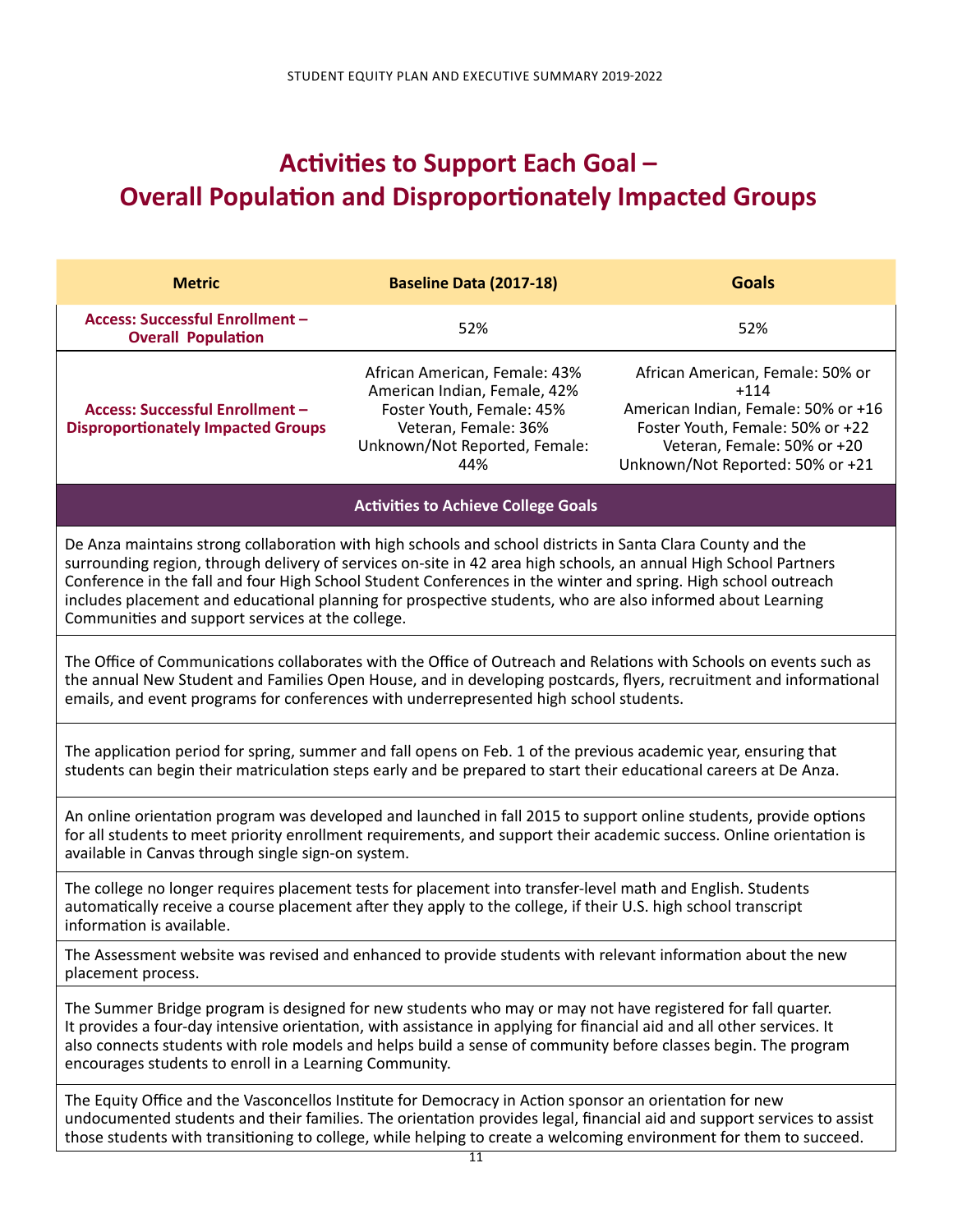Learning Communities such as First Year Experience, IMPACT AAPI, Puente and Umoja hold special orientations each summer to introduce students to De Anza's campus and to provide counseling and peer mentoring services before the fall term starts.

The Office of Communications recently redesigned the college website into an award-winning site that features easyto-navigate guidance on enrollment steps and provides streamlined access to information about academic programs, majors, the De Anza College Promise, financial aid, placement and other services.

The Office of Communications sends emails and text messages every quarter to remind students about upcoming enrollment dates, including special messages to remind students who have applied but not yet registered for classes.

The Office of Communications develops creative social media posts, through both organic reach and targeted advertising, to share information with current and prospective students.

The Office of Communications produced a recruitment video to portray the "Whole College Experience," which is available to students at De Anza, used in outreach events at local high schools and available on the website and YouTube channel.

The Office of Communications created an award-winning video tour of the campus and linked "Campus Spotlight" segments in which diverse students describe campus landmarks, also used in outreach events and available online.

The Office of Communications is developing a series of explanatory videos on enrollment steps, financial aid, placement processes and other important procedures. These are designed to appeal to prospective and current students steeped in video culture and for whom videos can prove more engaging than text alone.

The Office of Communications develops online and printed publications and creates advertising campaigns – for radio, television, streaming video, online, transit and transit shelter formats – that are designed to appeal to a range of students, particularly those from underrepresented or underserved communities.

The Office of Communications recruits diverse student models and selects photographs and videos to represent all student communities, with particular attention to historically underrepresented students, in all printed materials, advertising and online publications.

The Equity Action Council will review and address college policies and practices which may be barriers to student access and success, as part of ongoing review and in relation to the college's Guided Pathways efforts.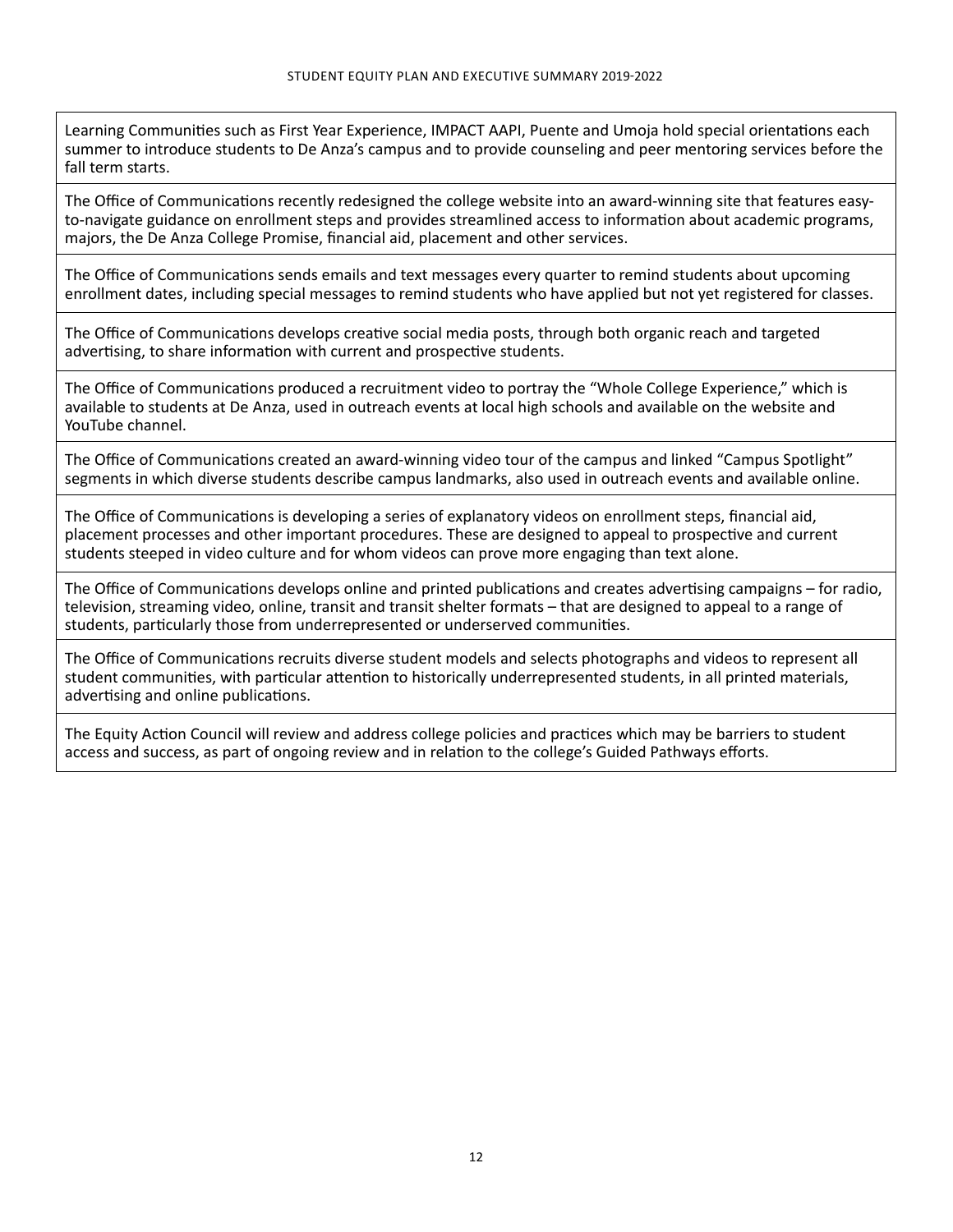#### STUDENT EQUITY PLAN AND EXECUTIVE SUMMARY 2019-2022

| <b>Metric</b>                                                                                                                                                                                                                                                                                                                                                                                                                                                                                                                                                                                                                                                                                                                                                                                                                                                                                                                                                | <b>Baseline Data (2017-18)</b>                                                                                                                                                                                                                                                                                                                   | <b>Goals</b>                                                                                                                                                                                                                                                                                           |  |  |  |  |  |  |  |
|--------------------------------------------------------------------------------------------------------------------------------------------------------------------------------------------------------------------------------------------------------------------------------------------------------------------------------------------------------------------------------------------------------------------------------------------------------------------------------------------------------------------------------------------------------------------------------------------------------------------------------------------------------------------------------------------------------------------------------------------------------------------------------------------------------------------------------------------------------------------------------------------------------------------------------------------------------------|--------------------------------------------------------------------------------------------------------------------------------------------------------------------------------------------------------------------------------------------------------------------------------------------------------------------------------------------------|--------------------------------------------------------------------------------------------------------------------------------------------------------------------------------------------------------------------------------------------------------------------------------------------------------|--|--|--|--|--|--|--|
| <b>Retention - Fall to Winter:</b><br><b>Overall Population</b>                                                                                                                                                                                                                                                                                                                                                                                                                                                                                                                                                                                                                                                                                                                                                                                                                                                                                              | 74%                                                                                                                                                                                                                                                                                                                                              | 75%                                                                                                                                                                                                                                                                                                    |  |  |  |  |  |  |  |
| <b>Retention - Fall to Winter:</b><br><b>Disproportionately Impacted Groups</b>                                                                                                                                                                                                                                                                                                                                                                                                                                                                                                                                                                                                                                                                                                                                                                                                                                                                              | African American, Female: 65%<br>African American, Male: 65%<br>Foster Youth, Female: 62%<br>Foster Youth, Male: 58%<br>Latinx, Female: 69%<br>Latinx, Male: 71%<br>LGBTQQI+, Female: 62%<br>LGBTQQI+, Male: 68%<br>Veteran, Male: 66%                                                                                                           | African American, Female: 72% or +24<br>African American, Male: 75% or +33<br>Foster Youth, Female: 72% or +14<br>Foster Youth, Male: 75% or +19<br>Latinx, Female: 72% or +86 Latinx,<br>Male: 75% or +109<br>LGBTQQI+, Female: 72% or +53<br>LGBTQQI+, Male: 75% or +19 Veteran,<br>Male: 75% or +29 |  |  |  |  |  |  |  |
|                                                                                                                                                                                                                                                                                                                                                                                                                                                                                                                                                                                                                                                                                                                                                                                                                                                                                                                                                              | <b>Activities to Achieve College Goals</b>                                                                                                                                                                                                                                                                                                       |                                                                                                                                                                                                                                                                                                        |  |  |  |  |  |  |  |
|                                                                                                                                                                                                                                                                                                                                                                                                                                                                                                                                                                                                                                                                                                                                                                                                                                                                                                                                                              | The Men of Color initiative helps guide, connect and engage male African American, Latinx, Filipinx and Pacific Islander<br>students at De Anza. The program has two designated counselors and an academic adviser who have developed<br>strategies to better engage these populations, including creating a community and a mentorship program. |                                                                                                                                                                                                                                                                                                        |  |  |  |  |  |  |  |
| The Guardian Scholars Program at De Anza assists current or former foster youth with full financial aid packages, gas<br>cards, meal vouchers and textbook vouchers, as well as academic advising, counseling, employment services and<br>tutoring, and assistance with child care and transportation.                                                                                                                                                                                                                                                                                                                                                                                                                                                                                                                                                                                                                                                       |                                                                                                                                                                                                                                                                                                                                                  |                                                                                                                                                                                                                                                                                                        |  |  |  |  |  |  |  |
| The Counseling and Advising Center is implementing the Starfish Early Alert system, which lets instructors raise an<br>alert when students are struggling academically, so instructors and counselors can intervene early to provide those<br>students with coordinated support and referrals to other campus programs. The system is currently used in the<br>Language Arts Division in coordination with such programs as the Writing and Reading Center, First Year Experience,<br>HEFAS (Higher Education for AB 540 Students), the campus Food Pantry and Extended Opportunities Programs &<br>Services. The center plans to expand the system to support students in other programs.                                                                                                                                                                                                                                                                   |                                                                                                                                                                                                                                                                                                                                                  |                                                                                                                                                                                                                                                                                                        |  |  |  |  |  |  |  |
| In addition to the general Counseling and Advising Center, the college has dedicated counselors in several programs,<br>Learning Communities and divisions. These "embedded" counselors can provide tailored support for students in their<br>areas.                                                                                                                                                                                                                                                                                                                                                                                                                                                                                                                                                                                                                                                                                                         |                                                                                                                                                                                                                                                                                                                                                  |                                                                                                                                                                                                                                                                                                        |  |  |  |  |  |  |  |
| The Office of Outreach works with new, first-year students who are not participating in another Learning Community<br>or special program. Every new student is contacted by email and phone during their first quarter on campus.<br>Counselors email each student to introduce themselves, offer support and resources, and encourage them to make<br>an appointment to discuss their educational plan or other needs. Counselors assist each student with creating<br>an educational plan, based on the student's major and educational goals. A student ambassador supports the<br>counselors with follow-up contacts to engage the students with the Outreach office and its services. The counselors<br>work with the students throughout their first year, offering continued support. These efforts are designed to<br>increase student retention and success, by giving new students a stronger connection with the campus and college<br>resources. |                                                                                                                                                                                                                                                                                                                                                  |                                                                                                                                                                                                                                                                                                        |  |  |  |  |  |  |  |

The Office of Communications has extensively promoted college Learning Communities to make students aware of these programs as sources of support.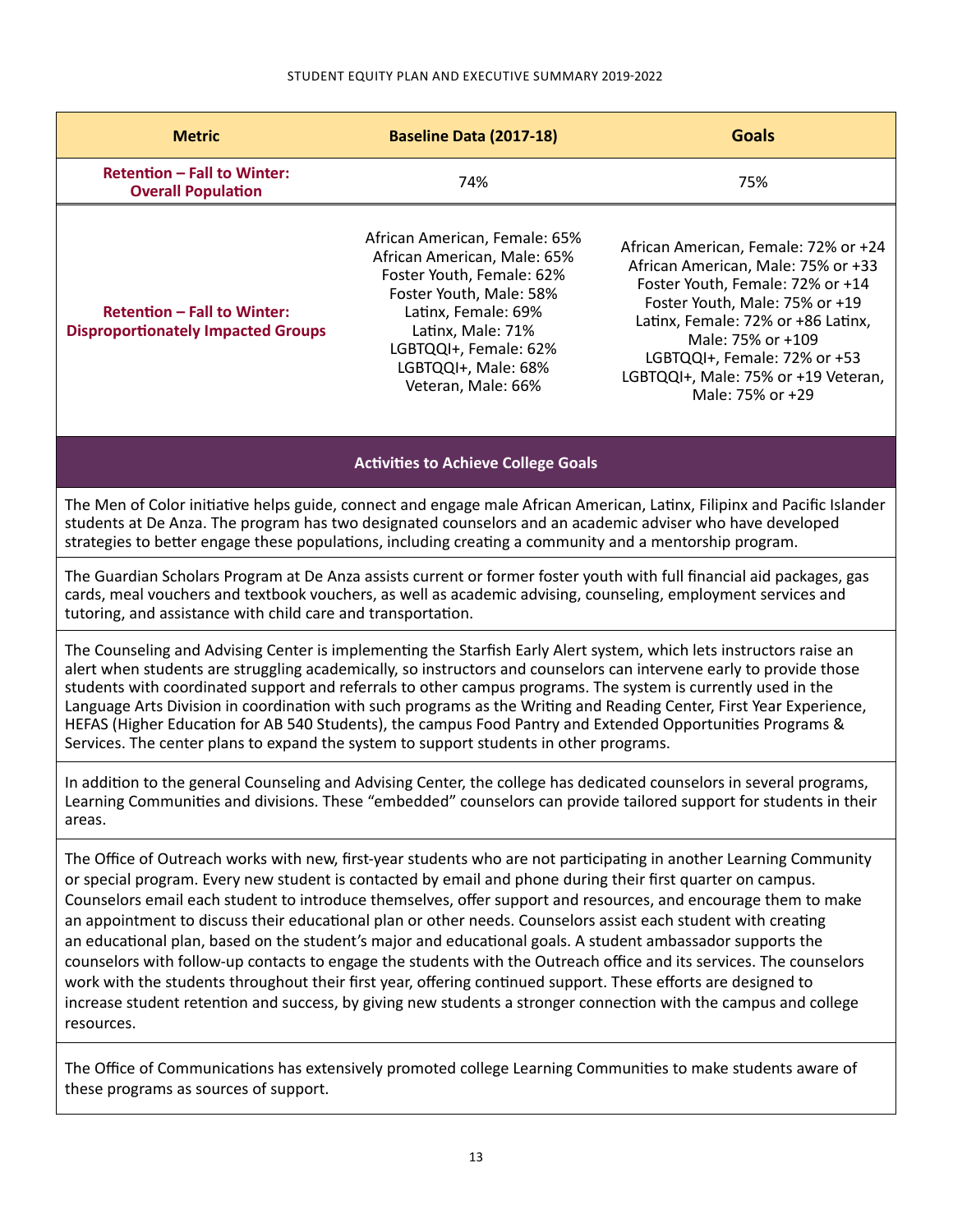Changes made under AB 705 – which allow students to take college-level English and math without placement tests – are expected to increase the number of students completing their English and math requirements and to increase retention overall.

The director of the STEM Success Program coordinates both the Math Performance Success Program (MPS) and the new MPS STEM Jumpstart Program, which are designed to ensure access and quality instruction for African American, Filipinx and Latinx students. The MPS STEM Jumpstart Program, piloted in 2018-19, serves underrepresented STEM students and provides tools and resources to help them succeed in the precalculus series of courses. In addition, the director has begun a Women in Science and Engineering (WISE) group and is organizing an UndocuSTEM event in the spring. The director will further develop campus partnerships with Learning Communities, the Office of Equity, the Office of Outreach and Relations with Schools, various Student Success and Retention Services programs, the Business, Computer Science and Applied Technologies division and the Biological, Health and Environmental Sciences division.

Math Performance Success has embedded counselors and embedded tutors who are able to work closely with students in each section, and help them successfully complete their courses.

The college will continue to train faculty and staff members on the use of the Inquiry Tool to enable disaggregating data by various student groups, as a way to better understand equity gaps. The college also conducts professional development activities through the Office of Professional Development and the Office of Equity to share best practices for closing equity gaps.

The Vasconcellos Institute for Democracy in Action (VIDA) builds a cohort of student leaders through its Leadership and Social Change certificate program, which results in a greater sense of community and engagement on campus.

The Office of Equity maintains a resource room and safe space for LGBTQQI+ students, with a designated faculty coordinator and student interns who can provide support to LGBTQQI+ students. The Jean Miller Resource Room collaborates with Health Services, Psychological Services and the Office of Equity.

The Office of Outreach coordinates a campus food pantry, satellite food pantries, a mobile farmer's market and other resources such as help with enrolling in the CalFresh program. These services assist students for whom food insecurity is an obstacle to remaining in school.

The HEFAS (Higher Education for AB 540 Students) program provides support, workspace and immigration-related services for undocumented students. HEFAS uses peer interns to help foster a sense of inclusion and engagement among undocumented students on campus.

The Office of Equity conducts culturally responsive workshops and shares high-impact practices with faculty and staff members, encouraging them to incorporate these practices into curriculum and services to support student retention.

Several of the Learning Communities – including First Year Experience, IMPACT AAPI, Men of Color, Puente and Umoja– have their own counselors and provide tailored support, such as peer support or an integrated curriculum, to help retain students.

The PE and Athletics Division has a designated counselor and academic adviser, in addition to REACH (Reading, English, Athletics, Counseling and Humanities), a campus Learning Community that provides additional support for athletes.

The Athletics program also sponsors FAST (Football Academic Success Team), a program that offers additional academic support and other resources to help athletes succeed.

Career Technical Education (CTE) programs are examining course sequences to ensure they are logical and can be completed in the shortest time frame possible. They are exploring ways to schedule courses to match student needs and availability during the day, and ways of encouraging CTE students to take a variety of general education courses in line with their educational goals.

The Equity Action Council will review and address college policies and practices which may be barriers to student access and success, as part of ongoing review and in relation to the college's Guided Pathways efforts.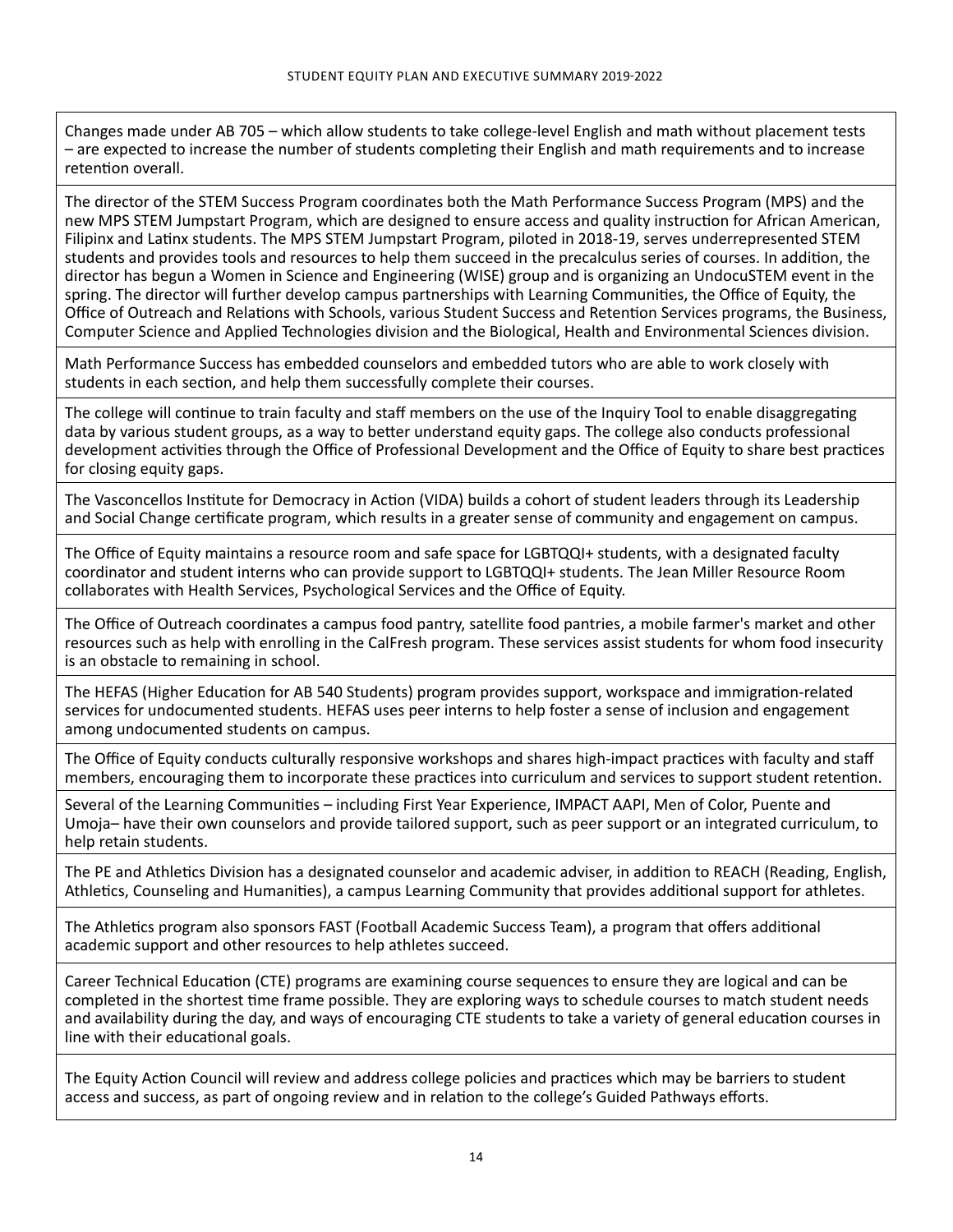#### STUDENT EQUITY PLAN AND EXECUTIVE SUMMARY 2019-2022

| <b>Metric</b>                                                                                                                                                                                                                                                                                                                                                                                                                                                                                                                                                                                           | <b>Baseline Data (2017-18)</b>                                                                                                                                                                                | <b>Goals</b>                                                                                                                                                                                                                                                           |  |  |  |  |  |  |  |  |
|---------------------------------------------------------------------------------------------------------------------------------------------------------------------------------------------------------------------------------------------------------------------------------------------------------------------------------------------------------------------------------------------------------------------------------------------------------------------------------------------------------------------------------------------------------------------------------------------------------|---------------------------------------------------------------------------------------------------------------------------------------------------------------------------------------------------------------|------------------------------------------------------------------------------------------------------------------------------------------------------------------------------------------------------------------------------------------------------------------------|--|--|--|--|--|--|--|--|
| <b>Transfer to a Four-Year University:</b><br><b>Overall Population</b>                                                                                                                                                                                                                                                                                                                                                                                                                                                                                                                                 | 3,026                                                                                                                                                                                                         | 3,289                                                                                                                                                                                                                                                                  |  |  |  |  |  |  |  |  |
| <b>Transfer to a Four-Year University:</b><br><b>Disproportionately Impacted Groups</b>                                                                                                                                                                                                                                                                                                                                                                                                                                                                                                                 | African American, Male: 7%<br>Disabled, Male: 7%<br>Latinx, Male: 6%<br>LGBTQQI+, Female: 7%<br>LGBTQQI+, Male: 7%                                                                                            | African American, Male: 9% or +11<br>Disabled, Male: 9% or +24<br>Latinx, Male: 9% or +132<br>LGBTQQI+, Female: 10% or +19<br>LGBTQQI+, Male: 9% or +12                                                                                                                |  |  |  |  |  |  |  |  |
| <b>Activities to Achieve College Goals</b>                                                                                                                                                                                                                                                                                                                                                                                                                                                                                                                                                              |                                                                                                                                                                                                               |                                                                                                                                                                                                                                                                        |  |  |  |  |  |  |  |  |
| The college has expanded the number of Associate Degrees for Transfer (ADT) offerings to 14, which has led to more<br>students obtaining an ADT and transferring.                                                                                                                                                                                                                                                                                                                                                                                                                                       |                                                                                                                                                                                                               |                                                                                                                                                                                                                                                                        |  |  |  |  |  |  |  |  |
| The Transfer Center helps students research their options and make plans for a smooth transition to a four-year<br>university or other institution. They assist with transfer planning, information about articulation agreements,<br>workshops and information sessions, as well as organizing meetings at De Anza with representatives from CSU, UC,<br>private and out-of-state universities. The center also offers a counseling course to assist students with the transfer<br>process - including admissions applications and essays, scholarship applications and other aspects of transferring. |                                                                                                                                                                                                               |                                                                                                                                                                                                                                                                        |  |  |  |  |  |  |  |  |
| The International Student Programs office sponsors a transfer fair that is targeted for international students but open<br>to all students. The office also provides academic, career, personal, and immigration counseling and advising.                                                                                                                                                                                                                                                                                                                                                               |                                                                                                                                                                                                               |                                                                                                                                                                                                                                                                        |  |  |  |  |  |  |  |  |
| A variety of campus Learning Communities have a goal of helping students on the path to transfer, particularly<br>students in disproportionately impacted groups, as well as undocumented students.                                                                                                                                                                                                                                                                                                                                                                                                     |                                                                                                                                                                                                               |                                                                                                                                                                                                                                                                        |  |  |  |  |  |  |  |  |
| The Honors program assists students through workshops and support in their coursework. The program is making<br>efforts to include a higher number of students from disproportionately impacted groups.                                                                                                                                                                                                                                                                                                                                                                                                 |                                                                                                                                                                                                               |                                                                                                                                                                                                                                                                        |  |  |  |  |  |  |  |  |
| The Transfer Center works with University of California programs, such as UC Berkeley TAP, to increase the number of<br>students from underrepresented groups who are accepted for transfer. The Transfer Center is also planning to offer<br>additional support services in collaboration with other campus programs serving students from underrepresented<br>groups, including Extended Opportunities Programs and Services, HEFAS (Higher Education for AB 540 Students), Men<br>of Color, Puente and Umoja.                                                                                        |                                                                                                                                                                                                               |                                                                                                                                                                                                                                                                        |  |  |  |  |  |  |  |  |
| <b>Metric</b>                                                                                                                                                                                                                                                                                                                                                                                                                                                                                                                                                                                           | <b>Baseline Data (2017-18)</b>                                                                                                                                                                                | <b>Goals</b>                                                                                                                                                                                                                                                           |  |  |  |  |  |  |  |  |
| <b>Completion of Transfer-Level Math</b><br>and English: Overall Population                                                                                                                                                                                                                                                                                                                                                                                                                                                                                                                             | 17%                                                                                                                                                                                                           | 18%                                                                                                                                                                                                                                                                    |  |  |  |  |  |  |  |  |
| <b>Completion of Transfer-Level Math</b><br>and English: Disproportionately<br><b>Impacted Groups</b>                                                                                                                                                                                                                                                                                                                                                                                                                                                                                                   | African American, Female: 7%<br>African American, Male: 10%<br>Disabled, Female: 7%<br>Foster Youth, Male: 3% Latinx,<br>Female: 9%<br>Latinx, Male: 8%<br>LGBTQQI+, Female: 7%<br>Pacific Islander, Male: 5% | African American, Female: 16% or +5<br>African American, Male: 17% or +6<br>Disabled, Female: 16% or +4<br>Foster Youth, Male: 17% or +4<br>Latinx, Female: 16% or +35<br>Latinx, Male: 17% or +60<br>LGBTQQI+, Female: 16% or +9<br>Pacific Islander, Male: 17% or +2 |  |  |  |  |  |  |  |  |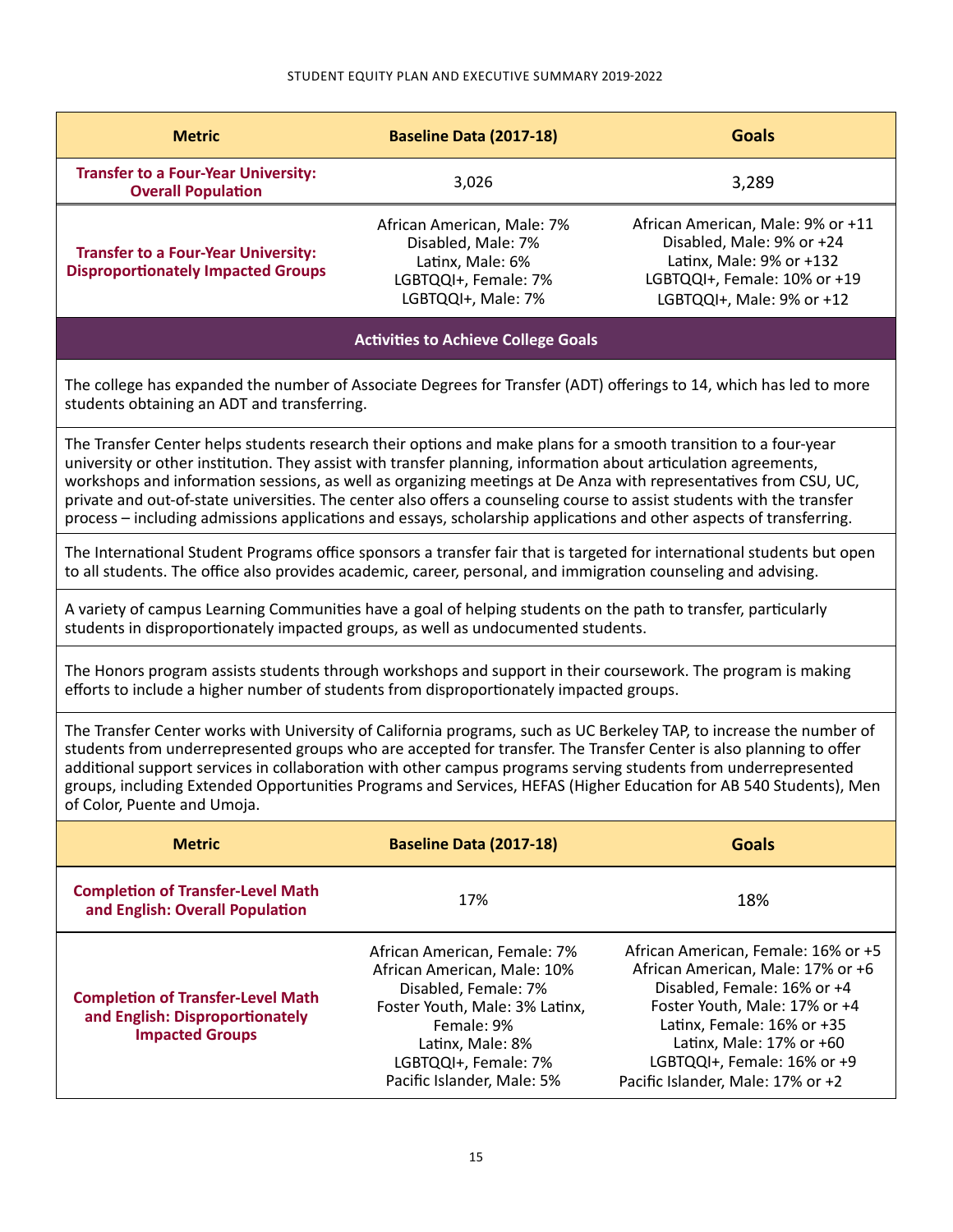#### **Activities to Achieve College Goals**

The Student Success Centers provide in-person and online tutoring support to help students with classwork and development of academic skills.

New policies under AB 705 allow more students to place directly into college-level English and math, with varying levels of support as needed, based on U.S. high school transcripts or guided self-placement. The change in placement policies has also led to fewer basic skills math and English courses and the integration of the Reading department into the English department.

The English and Math departments have developed new curriculum, including corequisite support courses, to assist students in transfer-level math and English courses.

The English, English as a Second Language and Math departments are working to develop noncredit course sequences to help students who need additional assistance before enrolling in a transfer-level course. The departments will work collaboratively with the Student Success Center on this effort.

Several Learning Communities offer transfer-level courses and have a goal of helping students complete transferlevel courses. These include First Year Experience, Honors, IMPACT AAPI, LEAD (Latinx Empowerment at De Anza), LinC (Learning in Communities), Math Peformance Success, Puente, REACH (Reading, English, Academic Support, Counseling and Humanities) and Umoja.

Extended Opportunities Programs and Services (EOPS) provides advising to help ensure students complete transferlevel courses in a predetermined time frame, in line with their educational plan.

The Math Performance Success (MPS) program helps students complete transfer-level math courses in STEM and non-STEM pathways, with assistance from embedded tutors and counselors in each section. The MPS program continues to grow and add additional sections. MPS has recently expanded to include supporting underrepresented STEM through the Precalculus series of courses.

The Language Arts division has added two designated counselors to help students complete transfer-level English.

The Student Success Center (SSC) provides individual, group, drop-in and online tutoring for students in transfer-level and developmental English and math courses, and is exploring ways to provide more embedded tutoring in corequisite courses.

The SSC also sponsors workshops throughout the quarter – focusing on specific academic subjects, college and life skills, grammar, reading and writing – as well as finals review workshops at the end of each quarter. These workshops are designed to help students become better learners, gain confidence and acquire skills they can use to achieve academic success. The SSC provides online access to workshop materials via an SSC resources course in Canvas.

The Office of Communications has worked with the Assessment Center to develop new webpages and online tools that help students understand new options for taking transfer-level English and Math classes and for receiving support with those classes.

Career Technical Education (CTE) programs have been informing their students of the importance of completing transfer-level English and math early in their educational career. These programs are exploring ways to make general education courses more attractive to CTE students and looking at ways of providing additional support services to CTE students.

The Office of Institutional Research and Planning will continue to monitor, evaluate and provide research, data and analysis on completion of transfer-level math and English courses to the departments on a regular basis.

The college will continue to work through the Office of Professional Development and Office of Equity to provide faculty and staff members with professional development opportunities and training to address inequities and share data-driven best practices for ensuring that students are successful in completing courses.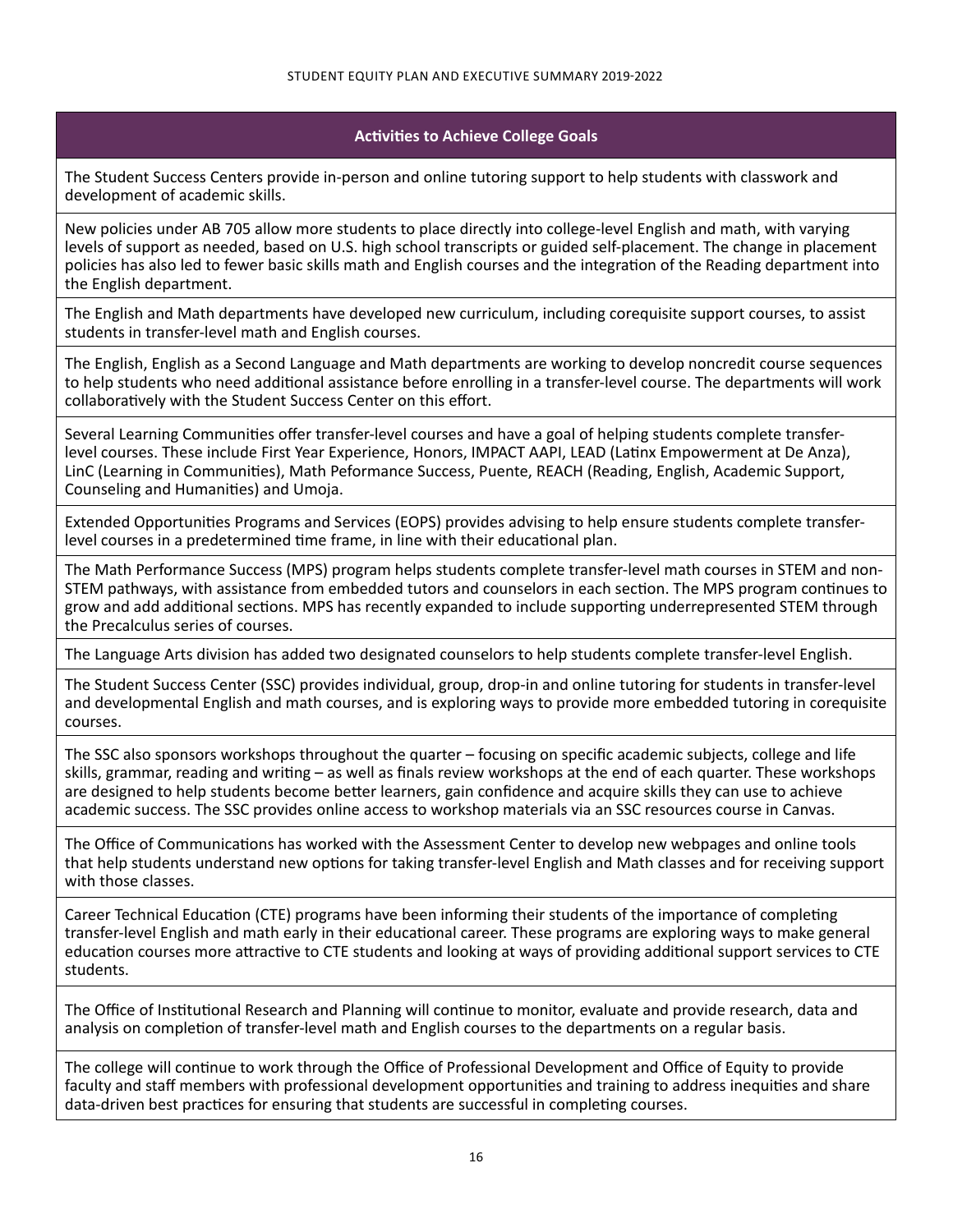#### STUDENT EQUITY PLAN AND EXECUTIVE SUMMARY 2019-2022

| <b>Metric</b>                                                                                                                                                                                                                                                                                                                                                                                                                                                                                                  | Baseline Data - 2017-18                                                              | <b>Goals</b>                                                                                                              |  |  |  |  |  |  |  |
|----------------------------------------------------------------------------------------------------------------------------------------------------------------------------------------------------------------------------------------------------------------------------------------------------------------------------------------------------------------------------------------------------------------------------------------------------------------------------------------------------------------|--------------------------------------------------------------------------------------|---------------------------------------------------------------------------------------------------------------------------|--|--|--|--|--|--|--|
| <b>Attained the Vision Goal Completion</b><br><b>Definition (earned associate degree</b><br>or credit certificate over 18 units):<br><b>Overall Population</b>                                                                                                                                                                                                                                                                                                                                                 | 2,698                                                                                | 2,815                                                                                                                     |  |  |  |  |  |  |  |
| <b>Attained the Vision Goal Completion</b><br><b>Definition (earned associate degree</b><br>or credit certificate over 18 units):<br><b>Disproportionately Impacted Groups</b>                                                                                                                                                                                                                                                                                                                                 | LGBTQQI+, Female: 5%<br>Pacific Islander, Female: 1%<br>Unknown/Unreported, Male: 3% | LGBTQQI+, Female: 7% or +21<br>Pacific Islander, Female: 7% or +4<br>Unknown/Unreported, Male:<br>$6\%$ or +5             |  |  |  |  |  |  |  |
|                                                                                                                                                                                                                                                                                                                                                                                                                                                                                                                | <b>Activities to Achieve College Goals</b>                                           |                                                                                                                           |  |  |  |  |  |  |  |
| The college has dedicated counselors in several programs that support students from disproportionately impacted<br>groups. These programs include Disability Support Programs and Services, Extended Opportunities Programs<br>and Services, Guardian Scholars (foster youth), IMPACT AAPI (Asian American and Pacific Islander), Men of Color<br>Community, Puente, Umoja and Veteran Services.                                                                                                               |                                                                                      |                                                                                                                           |  |  |  |  |  |  |  |
| The Office of Communications developed a series of website resources on "Our Counselors," marked with a signature<br>logo, to provide information on counseling and academic advising resources available both collegewide and in<br>designated programs.                                                                                                                                                                                                                                                      |                                                                                      |                                                                                                                           |  |  |  |  |  |  |  |
| The Men of Color Community helps guide, connect and engage male African American, Filipinx, Latinx and Pacific<br>Islander students. The program has two designated counselors and an academic adviser, who have developed<br>strategies to better engage these populations, including creating a community and a mentorship program, which leads<br>to higher completion rates.                                                                                                                               |                                                                                      |                                                                                                                           |  |  |  |  |  |  |  |
| The Office of Institutional Research and Planning is developing a reporting tool within the Program Review tool that<br>will identify students who are close to meeting all program requirements for a certificate or degree, while providing<br>the ability to send personalized emails encouraging them to complete their program.                                                                                                                                                                           |                                                                                      |                                                                                                                           |  |  |  |  |  |  |  |
| Under new policies resulting from AB 705, placing students directly into transfer-level courses is expected to lead to a<br>monitor outcomes.                                                                                                                                                                                                                                                                                                                                                                  |                                                                                      | higher rate of students earning a degree and transfer. The Office of Institutional Research and Planning will continue to |  |  |  |  |  |  |  |
| The college will share best practices with faculty members through the annual Convocation, professional development<br>days and workshops sponsored by the Office of Professional Development and the Office of Equity.                                                                                                                                                                                                                                                                                        |                                                                                      |                                                                                                                           |  |  |  |  |  |  |  |
| Career Technical Education (CTE) programs are exploring ways to notify students when they have earned the credits<br>necessary to receive a degree or certificate. The programs are also examining course sequences to ensure they are<br>logical and can be completed in the shortest time frame possible. Programs are informing students of certificates and<br>degrees that lead to opportunities in sectors where employment demand is high, and are offering new certificates in<br>high-demand sectors. |                                                                                      |                                                                                                                           |  |  |  |  |  |  |  |
| The college has expanded the number of Associate Degrees for Transfer (ADT) offerings to 14, which has led to more<br>students obtaining an ADT and transferring.                                                                                                                                                                                                                                                                                                                                              |                                                                                      |                                                                                                                           |  |  |  |  |  |  |  |
|                                                                                                                                                                                                                                                                                                                                                                                                                                                                                                                |                                                                                      |                                                                                                                           |  |  |  |  |  |  |  |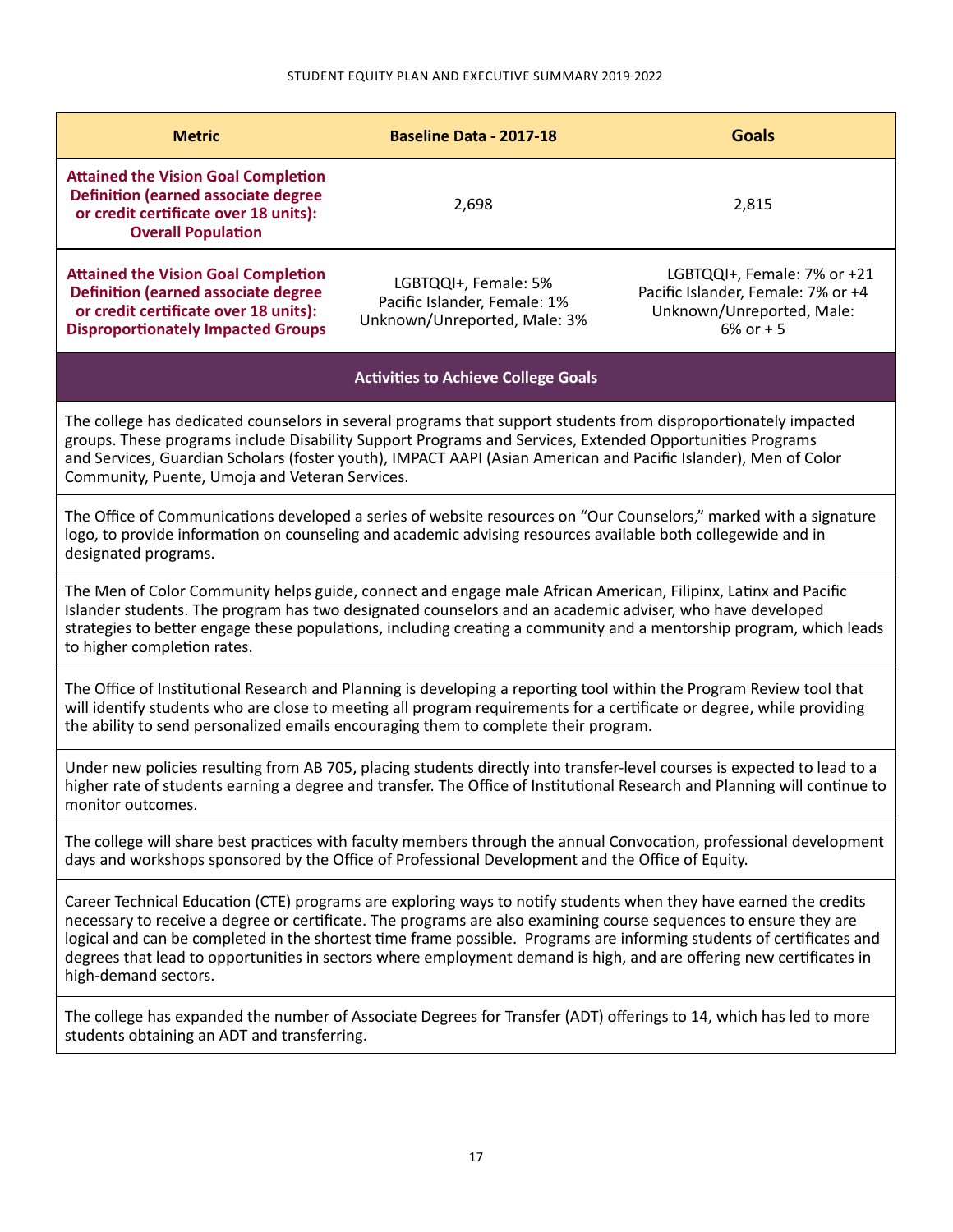## **Process and Schedule to Meet 2019 Equity Goals**

The Student Equity Plan was shared with all governance groups across campus, including the Academic Senate, Classified Senate, Administrative Planning and Budget Team, Instructional Planning and Budget Team, Student Services Planning and Budget Team, Equity Action Council and College Council, as well as the Foothill-De Anza Community College District Board of Trustees. All groups were made aware of the college's 2022 targets. Each fall, the Office of Institutional Research and Planning will review progress towards achieving the goals and share this information with the College Planning Committee and Equity Action Council. Information will then be shared with each governance group and the constituent groups they represent.

In the course of this annual review, if any student group seems to be falling short of the goal for that group, the College Planning Committee will share that information with College Council. College Council will determine which campus governance group will be assigned responsibility for ensuring that a particular goal is met by 2022.

As part of its strategic planning process, the college has developed institutional metrics that are included in the Educational Master Plan, which is updated each fall. The metrics and goals identified in this Equity Plan will become the college's updated Institutional Metrics, including metrics for the Vision for Success effort. This will serve to institutionalize the metrics and ensure they are updated and assessed on an annual basis, as part of the college's strategic planning. The goals, Student Equity Plan and annual updates will be posted online as well as shared with the Board of Trustees annually.

## **Coordination Across Student Equity-Related Categorical Programs**

Through the integrated SSSP/Student Equity/BSI plan, which was submitted in 2017-18, the college has already established a model that promotes integrated planning and program coordination at the district and campus levels. For the 2018-19 academic year, the Student Equity Plan has been assigned to the College Planning Committee, a shared governance group that has overseen the writing of the plan and the alignment of goals to Institutional Metrics, as well as monitoring progress towards those goals. With this process, the college aims to have substantive and well-represented involvement in planning, implementation and monitoring of the identified goals.

Because the majority of categorical programs related to student equity are within the Equity and Engagement Division, the dean who oversees these programs is a critical stakeholder in all integration efforts. The dean monitors matriculation, instruction and student support for the majority of programs and services serving disproportionately impacted students – including Learning Communities, Student Success and Retention Services, and the Student Success Center tutoring centers. The Vasconcellos Institute for Democracy in Action and the Office of Equity, Social Justice and Multicultural Education are also within this division. Both are highly involved in meeting the goals of the equity plan and ensuring they are integrated throughout all other initiatives.

In addition, other equity partners – including representatives from First Year Experience, IMPACT AAPI, Men of Color Community, Puente, the Student Success Center and Umoja – meet quarterly to review progress and ensure that programs are coordinating services, making referrals to other student programs and not competing for funding or duplicating efforts,

The college is determined to close the equity gaps discussed in this report. Doing this requires awareness, interest and involvement by faculty, staff and students across campus. It also requires continued professional development efforts and expanding the best practices that are already yielding positive results. The college will continue to monitor progress towards achieving its goals and will report on the progress annually to a broad range of shared governance groups.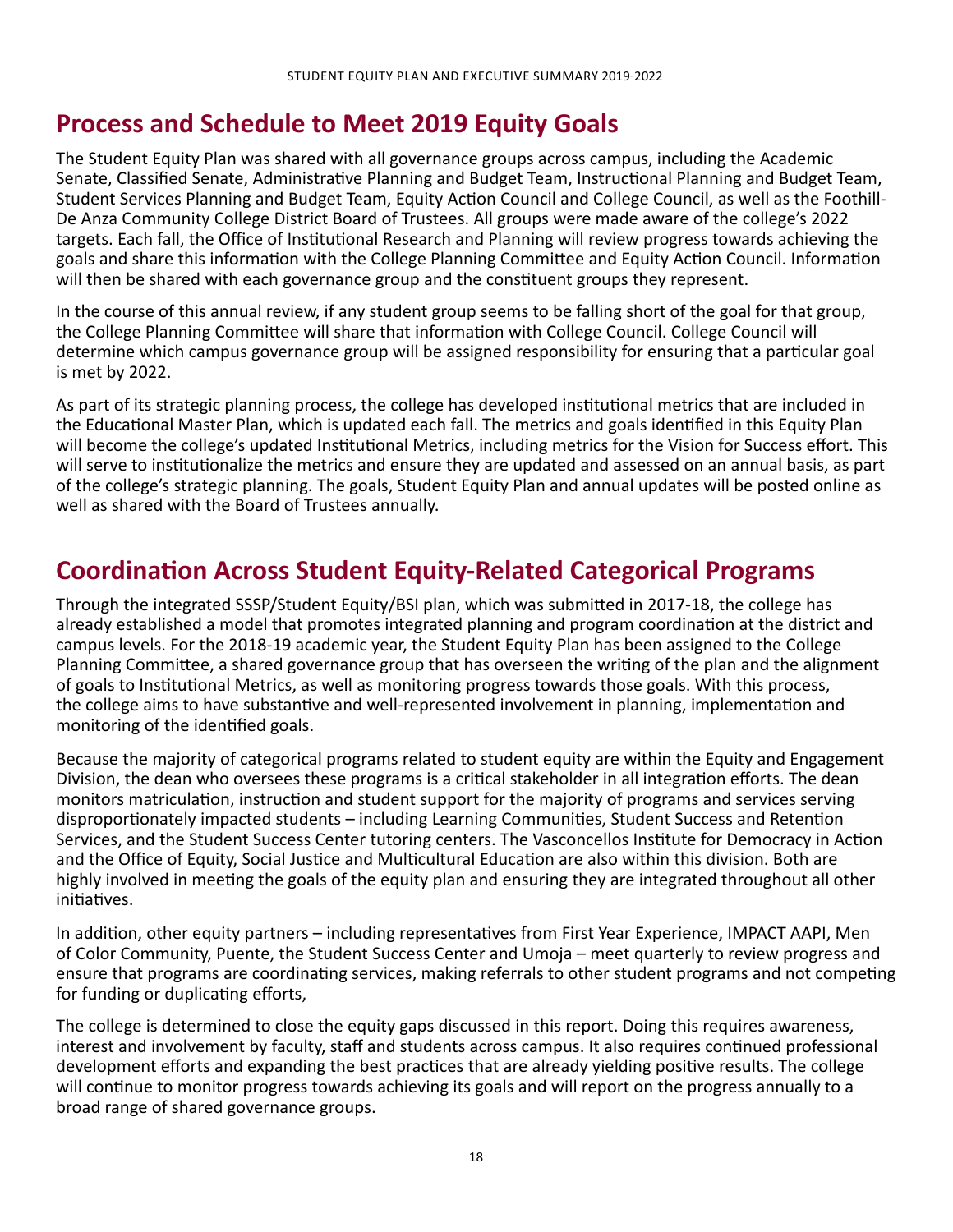## **Resources Budgeted to Achieve College Goals**

The college has already established an institutional process for supporting equity work as part of the annual resource allocation and integrated planning process. While the programs mentioned in this report are supported in part by state Student Equity funds, funding is also integrated with these programs:

- Student Success and Support Programs Initiative
- **Basic Skills Initiative**
- Office of Instruction
- • Office of Student Services
- • President's Office
- De Anza Associated Student Body

The majority of the equity funding for 2018-19 and beyond will be expended for the activities, programs and personnel identified in this Student Equity Plan. A significant portion of the Student Equity funds allocated to the college are dedicated to personnel, while remaining funds are distributed through a proposal process as part of the college's integrated planning and resource allocation process. Through this process, departments submit resource requests for equity funding to support disproportionately impacted students. The Instructional and Student Services planning and budget teams review the requests and determine which requests to approve, based on program reviews and equity goals.

## **Achievement of Goals: 2015-16, 2016-17 and 2017-18**

In the 2015-16 academic year, the college identified African American, Latinx and, in some cases, disabled and low-income students as the primary groups on which to focus efforts to improve course completion – including English, English as a Second Language and Math basic skills completion – and transfer rates. To assess progress on college goals, the Student Success Scorecard cohort for 2010-11 to 2015-16 was compared to the cohort for 2012-13 to 2017-18. Here are the findings for individual goals.

## **Course Completion by 2020**

- African American students: increase by 43 students; goal not yet met
- Latinx students: increase by 157 students; goal not yet met
- • Low-income students: increase by 91 students; goal surpassed

## **Basic Skills English Completion by 2020**

- African American students: increase by seven students; goal nearly met with increase of six
- Disabled students: increase by eight students; goal not yet met
- Latinx students: increase by 13 students; goal surpassed with increase of 123
- Low-income students: increase by 91 students; goal surpassed with increase of 207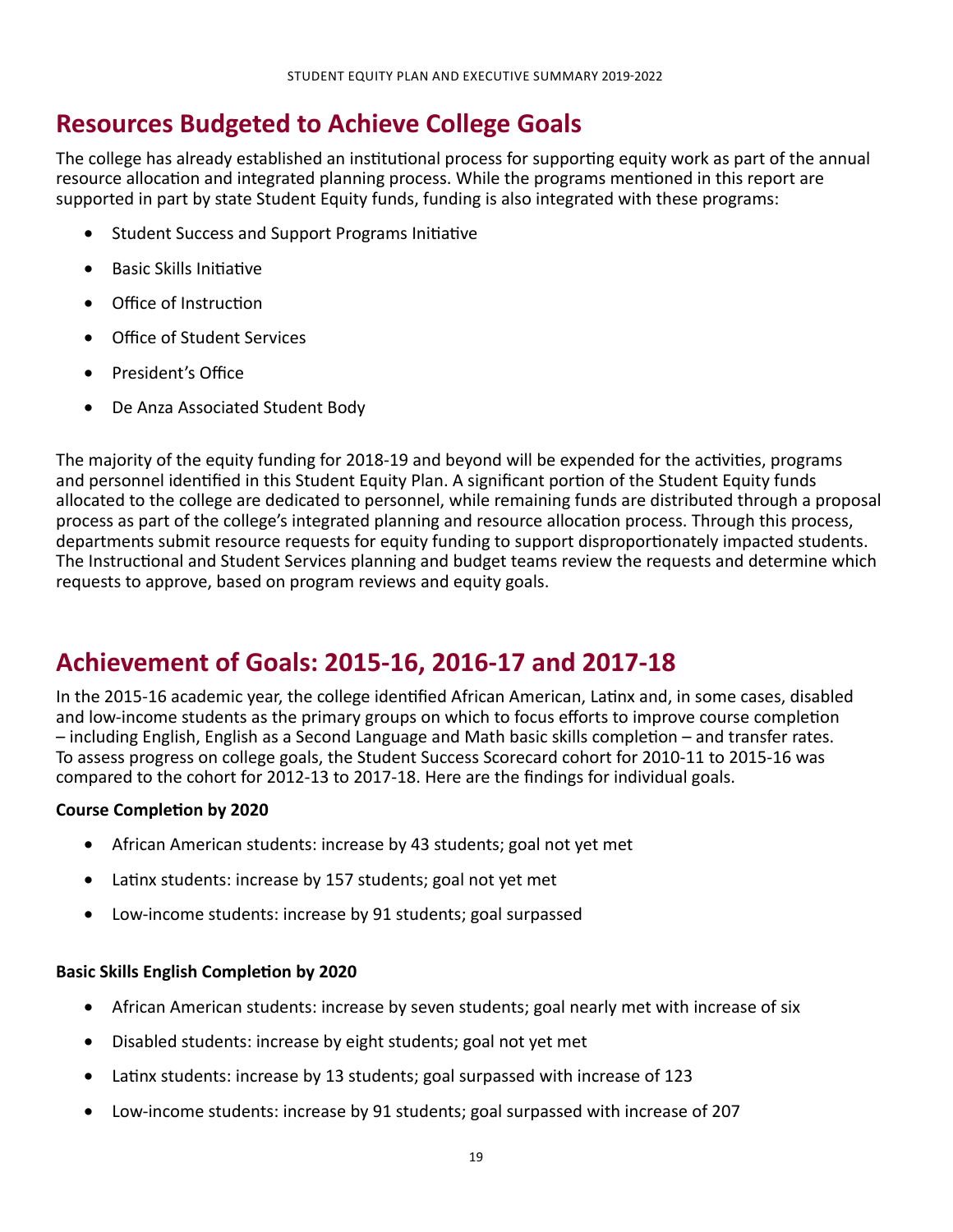#### **Basic Skills Math Completion by 2020**

- African American students: increase by seven students; goal surpassed with increase of 34
- Latinx students: increase by 18 students; goal surpassed with increase of 295

## **ESL Completion by 2020**

- African American students: increase by five students; goal not yet met
- Latinx students: increase by seven students; goal surpassed with increase of 19

## **Degree Completion by 2020**

• Disabled students: increase by three students; goal surpassed with increase of 11

## **Certificate Completion by 2020**

• No groups were found to be disproportionately impacted in 2015-16

#### **Transfer by 2020**

- African American students: increase by seven students; goal surpassed with increase of 12
- Disabled students: increase by 11 students; goal surpassed with increase of 32
- Latinx students: increase by 38 students; goal surpassed with increase of 137
- Low-income students: increase by 35 students; goal surpassed with increase of 206

The college will continue to review institutional data on an annual basis and evaluate the efficacy of activities and programs that receive equity funding. Each equity plan goal has been integrated into De Anza's Institutional Metrics, which are annually reviewed, updated and shared with governance groups to monitor progress.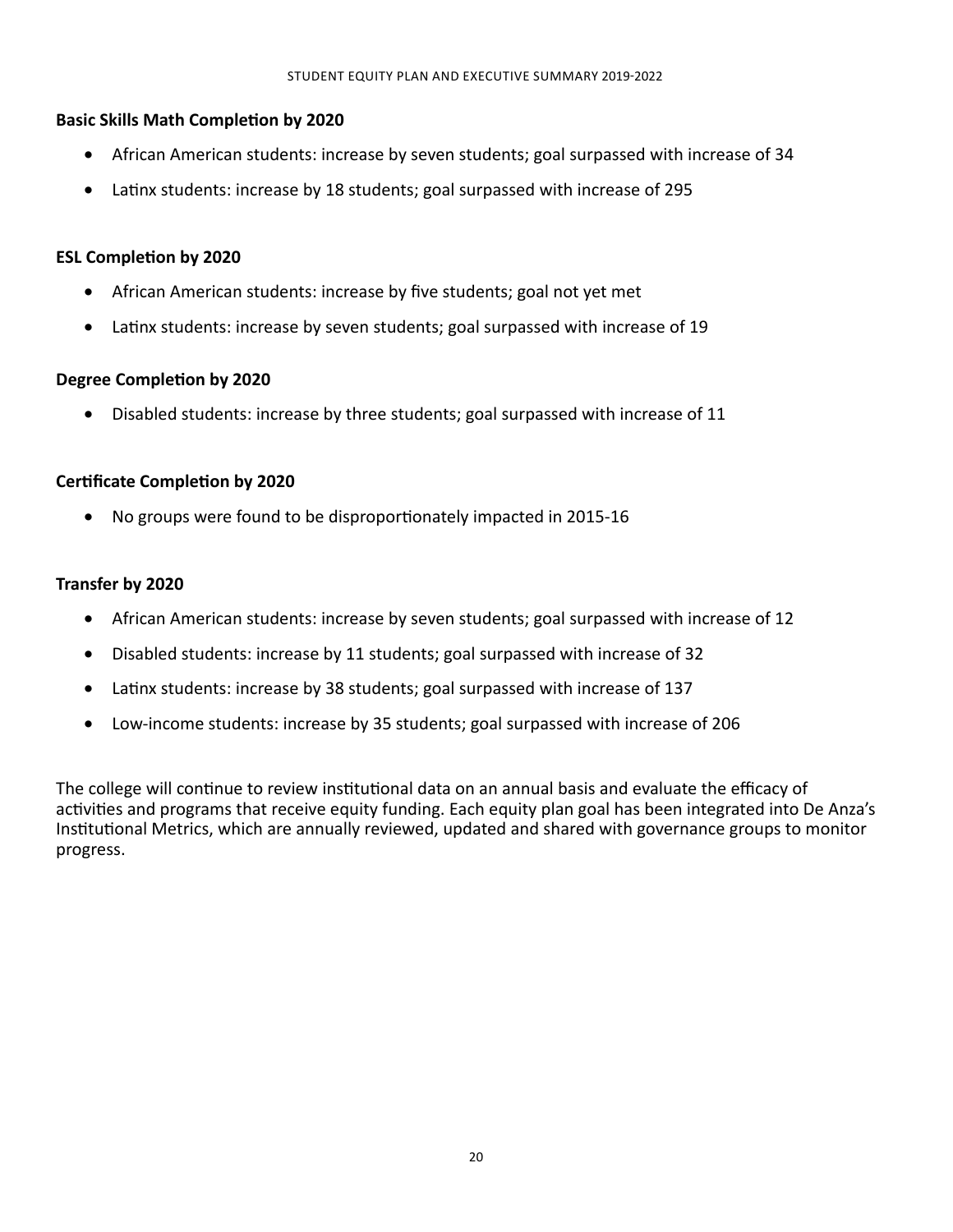## **Expenditure of Student Equity Funding: 2015-16, 2016-17 and 2017-18**

The college established an institutional process for supporting equity work as part of the annual resource allocation and integrated planning process. While the programs mentioned in this report are supported in part by state Student Equity funds, funding also was integrated with these programs:

- Student Success and Support Programs Initiative
- **Basic Skills Initiative**
- Office of Instruction
- • Office of Student Services
- President's Office
- De Anza Associated Student Body

The majority of funding for 2015-16, 2016-17 and 2017-18 was expended via the activities, programs and personnel identified in the Student Equity Plan in 2015. As stated above, a significant portion of the Student Equity funds allocated to De Anza College are dedicated to personnel, while remaining funds are distributed through a proposal process as part of the college's integrated planning and resource allocation process. Through this process, departments submit resource requests for equity funding to support disproportionately impacted students. The Instructional and Student Services planning and budget teams review the requests and determine which requests to approve, based on program reviews and equity goals.

The tables below demonstrate how equity funds were expended in each prior year.

| 2015-16<br>Foothill-DeAnza CCD                                                                                                                |                                                     |             |                    |                                    |                            |            |                                              |     |                                            |                              |                                                                             |                           |     |           |
|-----------------------------------------------------------------------------------------------------------------------------------------------|-----------------------------------------------------|-------------|--------------------|------------------------------------|----------------------------|------------|----------------------------------------------|-----|--------------------------------------------|------------------------------|-----------------------------------------------------------------------------|---------------------------|-----|-----------|
| De Anza College<br><b>STUDENT EQUITY</b>                                                                                                      |                                                     |             |                    |                                    |                            |            |                                              |     |                                            |                              |                                                                             |                           |     |           |
| <b>Object Code</b>                                                                                                                            | Classification                                      | Activity ID | Outreach           | Student Serivces<br>& Categoricals | Research and<br>Evaluation |            | Student Equity<br>Coordination &<br>Planning |     | Curriculum/<br>Course Dev. &<br>Adaptation | Professional<br>Development  | Instructional<br>Support                                                    | Direct Student<br>Support |     | Total     |
| 1000                                                                                                                                          | Academic Salaries                                   |             |                    |                                    |                            |            |                                              |     |                                            |                              |                                                                             |                           |     |           |
|                                                                                                                                               |                                                     | Subtotal    | $31,098$ \$<br>l s | $128,873$ \$                       |                            | ١s         | $47,696$ \$                                  |     |                                            | $-$ 5<br>$17,567$ \$         | 189,800   \$                                                                | $50,176$ \$               |     | 465,210   |
| 2000                                                                                                                                          | <b>Classified and Other Nonacademic</b><br>Salaries |             |                    |                                    |                            |            |                                              |     |                                            |                              |                                                                             |                           |     |           |
|                                                                                                                                               |                                                     | Subtotal    | $13,858$ \$<br>l s | $64,053$ \$                        | 84,661                     | ١s         | $69,395$ \ \$                                |     |                                            | 15<br>$15,575$ $\frac{1}{5}$ | $114,861$ \$                                                                | $24,224$ \$               |     | 386,627   |
| 3000                                                                                                                                          | <b>Employee Benefits</b>                            |             |                    |                                    |                            |            |                                              |     |                                            |                              |                                                                             |                           |     |           |
|                                                                                                                                               |                                                     | Subtotal    | 9,134<br>l s       | $70,226$ \$<br>$\mathsf{\hat{S}}$  | 30,611                     | $\zeta$    | $40,942$ \$                                  |     |                                            | $\mathsf{S}$<br>11,202       | l\$<br>$64,173$ \ \$                                                        | 44,771                    | l s | 271,059   |
| 4000                                                                                                                                          | Supplies & Materials                                |             |                    |                                    |                            |            |                                              |     |                                            |                              |                                                                             |                           |     |           |
|                                                                                                                                               |                                                     | Subtotal \$ | $29,579$ \$        |                                    | $\zeta$                    | $\zeta$    | $488$   \$                                   |     |                                            | Ś<br>$315$ $\frac{1}{5}$     | $5,022$   \$                                                                | $25,290$ \$               |     | 60,694    |
| 5000                                                                                                                                          | <b>Other Operating Expenses and Services</b>        |             |                    |                                    |                            |            |                                              |     |                                            |                              |                                                                             |                           |     |           |
|                                                                                                                                               |                                                     | Subtotal \$ | $17,033$ \$        | $11,207$ \$                        |                            | $1,168$ \$ |                                              | ls. | $5,380$ $\frac{1}{5}$                      | $41,893$ \ \$                | $42,132$ \$                                                                 |                           | l Ś | 118,813   |
| 6000                                                                                                                                          | Capital Outlay                                      |             |                    |                                    |                            |            |                                              |     |                                            |                              |                                                                             |                           |     |           |
| 7000                                                                                                                                          |                                                     | Subtotal \$ |                    | $\mathsf{S}$<br>$2,386$ \$         |                            | $4,767$ \$ |                                              | ls. |                                            | $\mathsf{S}$                 | Ś.                                                                          | l Ś<br>2,384              | l s | 9,537     |
|                                                                                                                                               | <b>Other Outgo</b>                                  |             |                    | - 5                                | $\overline{\mathsf{S}}$    | ١s         |                                              | ls. |                                            | l\$                          | ١\$                                                                         | ١ś<br>$11,478$ \$         |     |           |
|                                                                                                                                               |                                                     | Subtotal \$ |                    |                                    |                            |            |                                              |     |                                            |                              |                                                                             |                           |     | 11,478    |
| $276,745$ \$<br>$5,380$ \$<br>Total $\frac{1}{2}$<br>$100,702$ \$<br>121,207<br>١s<br>$158,521$ \$<br>$86,552$ \$<br>415,988<br>١s<br>158,323 |                                                     |             |                    |                                    |                            |            |                                              |     |                                            |                              |                                                                             |                           |     |           |
|                                                                                                                                               |                                                     |             |                    |                                    |                            |            |                                              |     |                                            |                              | Total Expenditures cannot exceed the 2015-16 Student Equity Allocation   \$ |                           |     | 1,323,418 |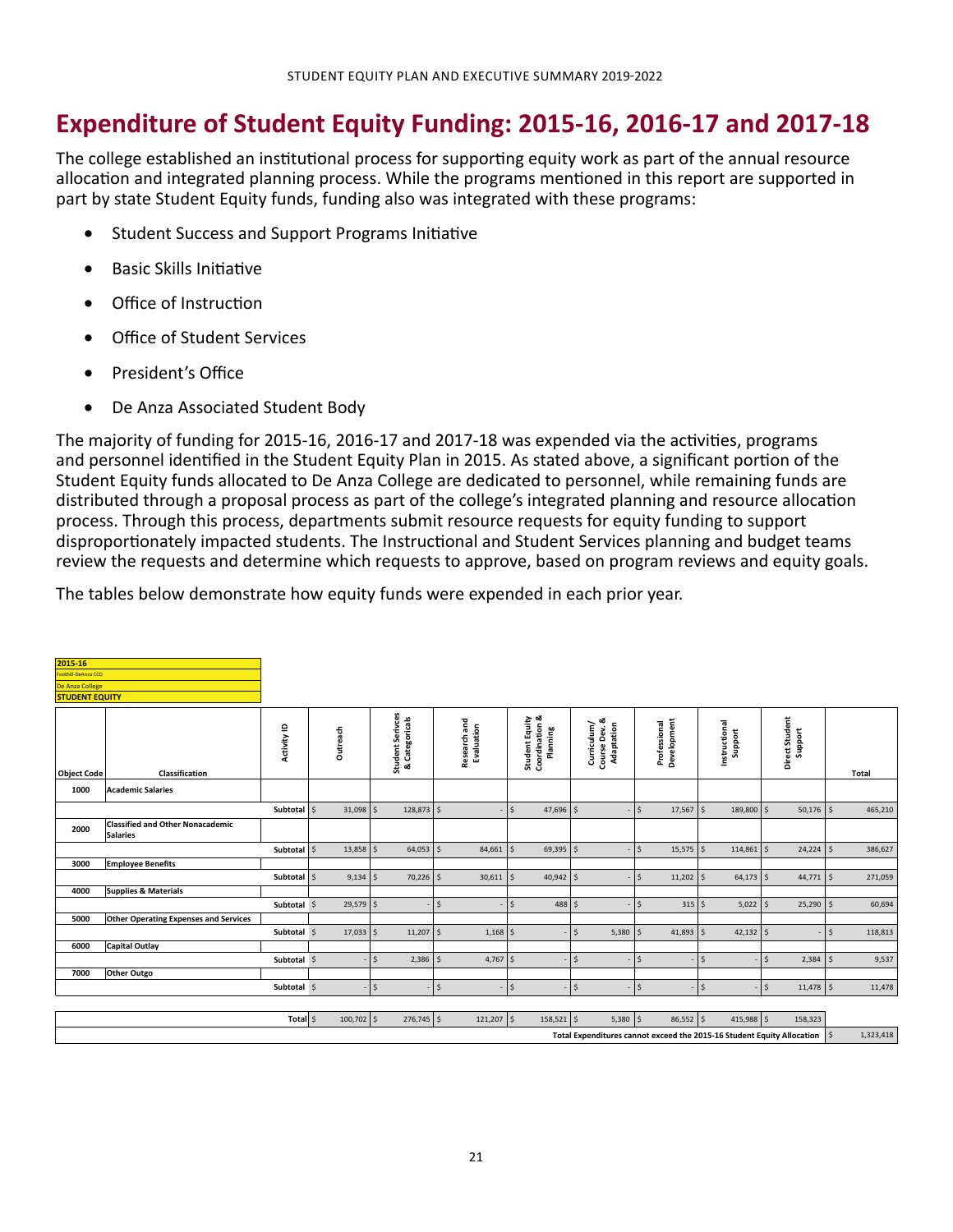| 2016-17                                                                                                                                                  |                                                  |             |                                             |                                           |                                         |                                              |                                            |                                  |                          |                           |                                     |  |
|----------------------------------------------------------------------------------------------------------------------------------------------------------|--------------------------------------------------|-------------|---------------------------------------------|-------------------------------------------|-----------------------------------------|----------------------------------------------|--------------------------------------------|----------------------------------|--------------------------|---------------------------|-------------------------------------|--|
| Foothill-DeAnza CCD                                                                                                                                      |                                                  |             |                                             |                                           |                                         |                                              |                                            |                                  |                          |                           |                                     |  |
| De Anza College                                                                                                                                          |                                                  |             |                                             |                                           |                                         |                                              |                                            |                                  |                          |                           |                                     |  |
| <b>STUDENT EQUITY</b>                                                                                                                                    |                                                  |             |                                             |                                           |                                         |                                              |                                            |                                  |                          |                           |                                     |  |
| <b>Object Code</b>                                                                                                                                       | Classification                                   | Activity ID | Outreach                                    | <b>Student Serivces</b><br>& Categoricals | g<br>Evaluation<br>Research             | Student Equity<br>Coordination &<br>Planning | Curriculum/<br>Course Dev. &<br>Adaptation | Development<br>Professional      | Instructional<br>Support | Direct Student<br>Support | <b>Total</b>                        |  |
| 1000                                                                                                                                                     | Academic Salaries                                |             |                                             |                                           |                                         |                                              |                                            |                                  |                          |                           |                                     |  |
|                                                                                                                                                          |                                                  |             | Subtotal $\frac{1}{2}$ 17,526 $\frac{1}{2}$ | $108,753$ \$                              |                                         | S.<br>$106,515$ \$                           |                                            | $\dot{\mathsf{S}}$<br>$645$   \$ | $104,206$ \$             | $85,097$ \$               | 422,742                             |  |
| 2000                                                                                                                                                     | <b>Classified and Other Nonacademic Salaries</b> |             |                                             |                                           |                                         |                                              |                                            |                                  |                          |                           |                                     |  |
|                                                                                                                                                          |                                                  |             | Subtotal $\frac{1}{2}$ 14,785 $\frac{1}{2}$ | $88,388$ \$                               | $17,580$ \$                             | $95,516$ \$                                  |                                            | l s<br>$19,705$   \$             | $136,158$ \$             | $40,573$ \$               | 412,705                             |  |
| 3000                                                                                                                                                     | <b>Employee Benefits</b>                         |             |                                             |                                           |                                         |                                              |                                            |                                  |                          |                           |                                     |  |
|                                                                                                                                                          |                                                  | Subtotal    | $10,075$ \$<br>l \$                         | $70,253$   \$                             | $4,148$ \$                              | $74,164$ \$                                  |                                            | ١s<br>$11,238$   \$              | $56,568$ \ \$            | $49,338$ \$               | 275,784                             |  |
| 4000                                                                                                                                                     | <b>Supplies &amp; Materials</b>                  |             |                                             |                                           |                                         |                                              |                                            |                                  |                          |                           |                                     |  |
|                                                                                                                                                          |                                                  |             | Subtotal $\frac{1}{2}$ 11,054 $\frac{1}{2}$ | $4,378$ \$                                |                                         | S.<br>$1,413$ \$                             |                                            | $\overline{5}$<br>$2,197$   \$   | $7,043$ \$               | $17,313$   \$             | 43,398                              |  |
| 5000                                                                                                                                                     | <b>Other Operating Expenses and Services</b>     |             |                                             |                                           |                                         |                                              |                                            |                                  |                          |                           |                                     |  |
|                                                                                                                                                          |                                                  |             | Subtotal $$10,660$ $$$                      |                                           | $\overline{\mathsf{S}}$<br>$1,000$   \$ |                                              | $\mathsf{\hat{S}}$<br>10,660               | Is.<br>$58,839$   \$             | $28,847$ \$              | $5,321$ \$                | 115,327                             |  |
| 6000                                                                                                                                                     | Capital Outlay                                   |             |                                             |                                           |                                         |                                              |                                            |                                  |                          |                           |                                     |  |
|                                                                                                                                                          |                                                  | Subtotal \$ |                                             | .5                                        | Ś.<br>$661$   \$                        |                                              | $\mathsf{S}$                               | l Ś                              | $\vert$ s                | $\mathsf{S}$              | $\mathsf{S}$<br>661                 |  |
| 7000                                                                                                                                                     | <b>Other Outgo</b>                               |             |                                             |                                           |                                         |                                              |                                            |                                  |                          |                           |                                     |  |
|                                                                                                                                                          |                                                  | Subtotal \$ |                                             | 5 <sup>1</sup>                            | Ś<br>$\sim$                             | S.                                           | $\zeta$                                    | l s                              | $-$ 5                    | $\dot{\mathsf{S}}$        | $\zeta$<br>$\overline{\phantom{a}}$ |  |
|                                                                                                                                                          |                                                  |             |                                             |                                           |                                         |                                              |                                            |                                  |                          |                           |                                     |  |
| $271,772$ \$<br>$23,389$ \$<br>$277,608$ \$<br>$332,822$ \$<br>Grand Total $\frac{1}{2}$ 64,100 $\frac{1}{2}$<br>10,660<br>l s<br>$92,624$ \$<br>197,642 |                                                  |             |                                             |                                           |                                         |                                              |                                            |                                  |                          |                           |                                     |  |
| Total Expenditures cannot exceed the 2016-17 Student Equity Allocation 5                                                                                 |                                                  |             |                                             |                                           |                                         |                                              |                                            |                                  |                          |                           | 1,270,617                           |  |

 **Integrated Budget Template: BSI, Student Equity, and SSSP** for fiscal reporting period July 1, 2017 - June 30, 2018

Foothill-De Anza Community College District De Anza College

#### **Planned Expenditures**

Report planned expenditures by program allocation and object code as defined by the California Community Colleges (CCC) Budget and Accounting Manual. Although they appear in the CCC Budget and Accounting Manual, not all expenditures listed are appropriate. Refer to program funding guidelines for more information.

| Object<br>Code | Category                                  | Basic Skills<br>Initiative   |         | Student Equity |                    | Credit SSSP    |         |                |        | Credit SSSP<br>Match | SSSP<br>Noncredit | credit SSSP<br>Match<br>o<br>ż |  |
|----------------|-------------------------------------------|------------------------------|---------|----------------|--------------------|----------------|---------|----------------|--------|----------------------|-------------------|--------------------------------|--|
| 1000           | <b>Academic Salaries</b>                  | $8,236$ \$<br>\$             |         | 460,277        | \$                 | 1,361,724      | -\$     | 2,723,448      |        |                      |                   |                                |  |
| 2000           | Classified and Other Nonacademic Salaries | \$<br>$392,930$ \$           |         | 393,511        | S.                 | $1,011,278$ \$ |         | 2,022,556      |        |                      |                   |                                |  |
| 3000           | <b>Employee Benefits</b>                  | \$<br>$62,711$ \$            |         | 283,565        | \$                 | 794,219        | -S      | 1,588,438      |        |                      |                   |                                |  |
| 4000           | Supplies & Materials                      | \$<br>$10,851$   \$          |         | 24,103         | \$                 | 30,393         | -\$     | 60,786         |        |                      |                   |                                |  |
| 5000           | Other Operating Expenses and Services     | \$<br>55,564                 | -\$     | 83,749         | $\mathsf{\hat{S}}$ | 386,750        | -\$     | 773,500        |        |                      |                   |                                |  |
| 6000           | Capital Outlay                            | \$                           | \$<br>٠ | <b>.</b>       | \$                 | 6,219          | -S      | 12,438         |        |                      |                   |                                |  |
| 7000           | Other Outgo                               | Ś                            | Ś<br>٠  | ٠              | \$                 |                |         |                |        |                      |                   |                                |  |
|                | <b>Program Totals</b>                     | \$<br>$530,292$ \$           |         | 1,245,205      | \$                 | 3,590,583      | $\zeta$ | $7,181,166$ \$ | $\sim$ | \$                   |                   |                                |  |
|                |                                           |                              |         |                |                    |                |         | <b>Match</b>   |        | <b>Match</b>         |                   |                                |  |
|                |                                           | BSI, SE, & SSSP Budget Total |         |                |                    |                |         |                |        |                      |                   |                                |  |

\*Note: the text "Match" or "Mismatch" should appear at the bottom of each match column to assist in ensuring your allocation to match ratio is at least 1 to 1.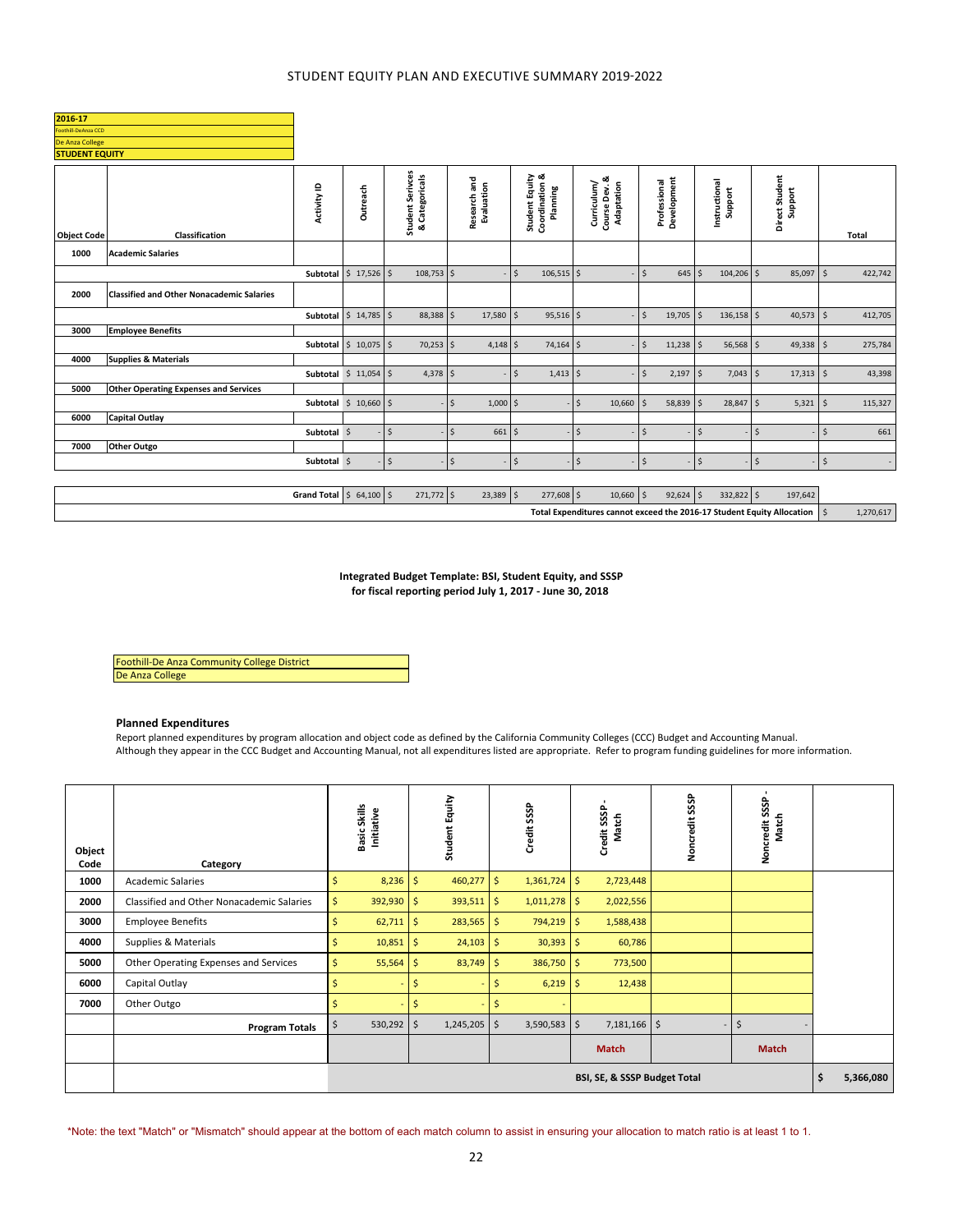## **For questions, please contact:**

Lorrie Ranck Acting Vice President, Instruction rancklorrie@deanza.edu

## **Alternate contact:**

Mallory Newell College Researcher newellmallory@deanza.edu